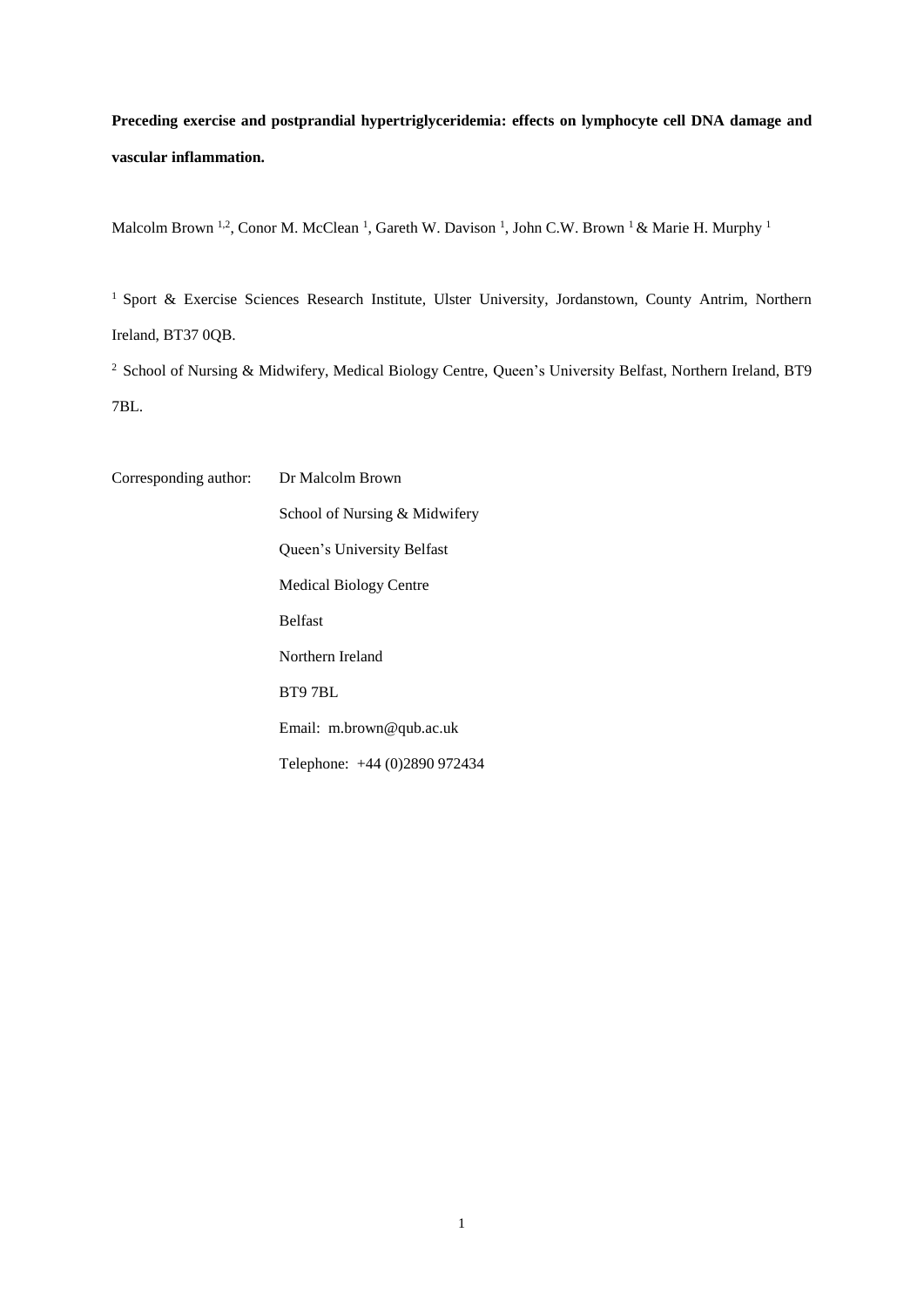## **Abstract**

*Background:* Exercise has proved effective in attenuating the unfavourable response normally associated with postprandial hypertriglyceridemia (PHTG) and accompanying oxidative stress. Yet, the acute effects of prior exercise and PHTG on DNA damage remains unknown. The purpose of this study was to examine if walking alters PHTG-induced oxidative damage and the interrelated inflammatory mechanisms. *Methods:* Twelve apparently healthy, recreationally active, male participants (22.4  $\pm$  4.1 years; 179.2  $\pm$  6 cm; 84.2  $\pm$  14.7 kg; 51.3  $\pm$  8.6 ml·kg<sup>-1</sup>·min<sup>-1</sup>) completed a randomised, crossover study consisting of two trials: (1) a high-fat meal alone (resting control) or (2) a high-fat meal immediately following 1 h of moderate exercise (65% maximal heart rate). Venous blood samples were collected at baseline, immediately post-exercise or rest, as well as at 2, 4 and 6 h post-meal. Biomarkers of oxidative damage (DNA single-strand breaks, lipid peroxidation and free radical metabolism) and inflammation were determined using conventional biochemistry techniques. *Results:* DNA damage, lipid peroxidation, free radical metabolism and triglycerides increased postprandially (main effect for time,  $p<0.05$ ), regardless of completing 1 h of preceding moderate intensity exercise. Plasma antioxidants ( $\alpha$ tocopherol and γ-tocopherol) also mobilised in response to the high-fat meal (main effect for time, *p*<0.05), but no changes were detected for retinol-binding protein-4. *Conclusion:* The ingestion of a high fat meal induces postprandial oxidative stress, inflammation and a rise in DNA damage that remains unaltered by one hour of preceding exercise.

**Keywords:** Exercise; Postprandial hypertriglyceridemia; Oxidative stress; DNA; Inflammation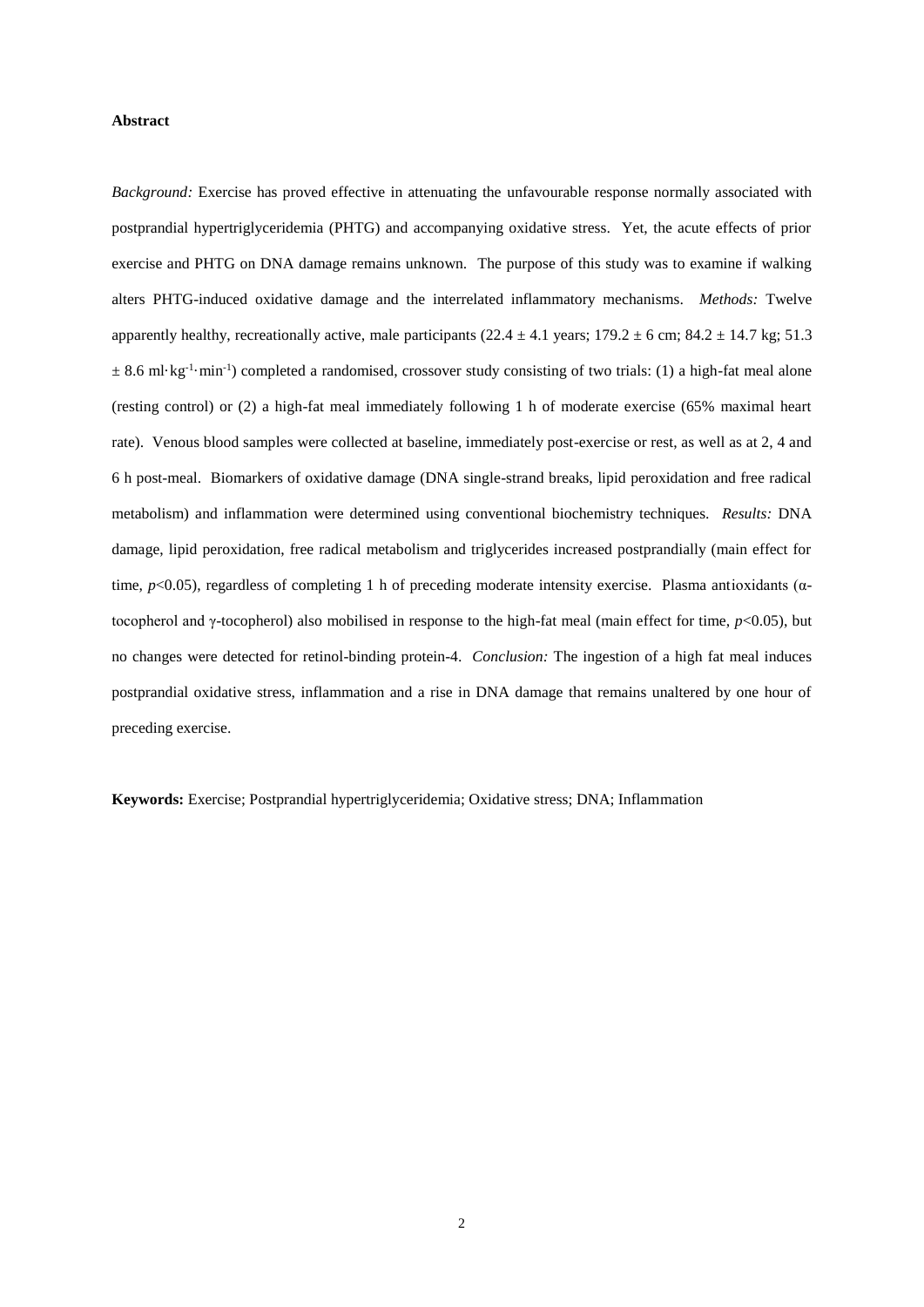## **Introduction**

Metabolic disturbance following a high fat meal (HFM) has emerged as an independent risk factor for atherosclerosis [1]. This state, referred to as postprandial hypertriglyceridemia (PHTG), is characterized by an accumulation of triglyceride-rich lipoproteins (TRL) within the circulation [2]. With this greater abundance of metabolic substrate, cellular respiration becomes elevated, and as a consequence, reactive oxygen species (ROS) are generated [3]. Bae et al. (2001) [4] confirmed such a response after revealing PHTG-stimulated leukocyte superoxide  $(O_2^{\text{-}})$  production.

The primary reactive oxygen-derivative generated in cells is  $O_2$ , and while it can react with, and damage molecular components, it also serves as a reducing agent, forming potent secondary radicals [5]. The interaction of O<sub>2</sub><sup>-</sup> and nitric oxide (NO<sup>\*</sup>) in the vasculature has been widely posited, yielding the potent oxidant peroxynitrite (ONOO<sup>-</sup>) and subsequent inhibition of endothelial function [6]. Further, such reactions can induce lipid peroxidation, protein damage and deplete antioxidants [7]. Many studies, including research from our own group, have reported that PHTG impairs vascular function, possibly via this or another oxidative stress mechanism [8, 9]. In addition to lipid and protein damage, ROS (namely secondary, injurious derivatives) have the capability of causing DNA single-stand breaks (SSB) and base oxidation [10]. It has been estimated that a single DNA structure is directly attacked  $2 \times 10^4$  times per day, the majority of which is attributed to free radicals [11]. Every aspect of the complex DNA structure is susceptible to oxidation, and reactive species have been directly implicated in more than 30 base modifications and 70 lesions [12]. With the observed increase in cellular respiration during the postprandial period, it is conceivable that SSB are exacerbated during these conditions. At this time, it has been reported that a single bout of exercise can damage DNA [13], but the effects of a HFM in this paradigm have been neglected.

Alongside this oxidative response, a HFM stimulates the secretion of several pro-inflammatory mediators, which further impacts the vasculature [14]. Given that both oxidative and inflammatory processes share common and overlapping signalling mechanisms, increased concentrations of one may reciprocate an increase in the other [15]. Nappo et al. [14] reported a sustained systemic increase in plasma cytokines (tumour necrosis factor (TNF)- $\alpha$  and interleukin (IL)-6) and adhesion molecules following a HFM. Similarly, Norata and colleagues [16] confirmed the expression of pro-inflammatory cytokines following an oral fat load in patients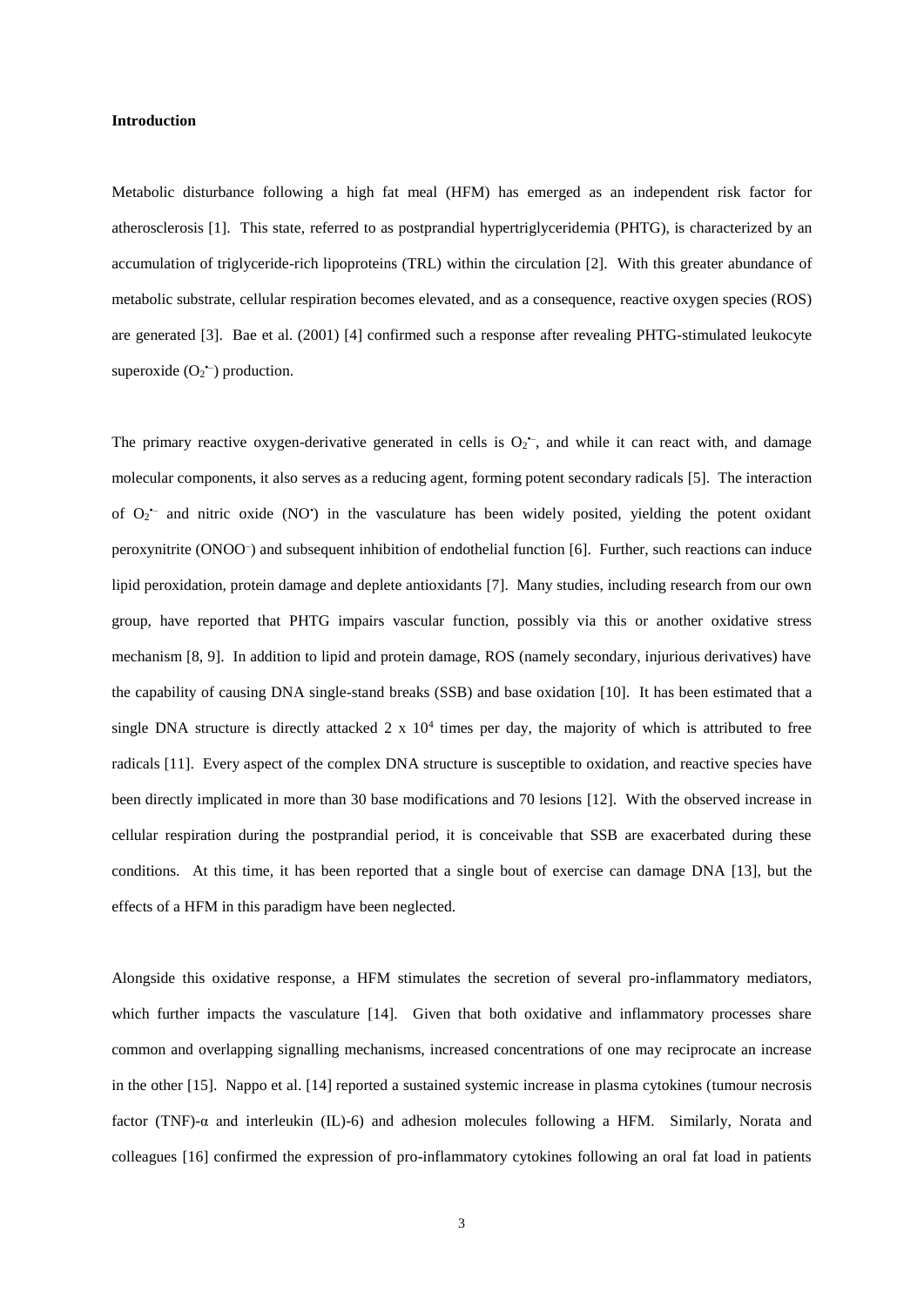with hypertriglyceridemia. A HFM may also have the capacity to alter adipokine secretion [17] although data relating to the novel adipokine, retinol-binding protein-4 (RBP-4), is limited. RBP-4 may inhibit insulin signalling and provoke pro-inflammatory signalling in macrophages, meriting further investigation [18]. Taken together, the findings imply cumulative oxidative and inflammatory responses during the postprandial period. As such, PHTG is now of great biomedical interest, as many adults spend most of their waking day in this fed state [19]. With repeated and persistent periods of PHTG, individuals are continually exposed to an array of health impairing stimuli.

Several reviews advocate prior aerobic exercise to ameliorate some of the unfavourable effects of PHTG [20, 21]. A relatively recent meta-analysis showed prior exercise promotes a moderate reduction in postprandial triglycerides (TG) and incremental area under the curve TG [22]. Commonly, studies deploy prolonged bouts of exercise (90 – 120 mins) to achieve such a response, with exercise volume postulated to influence the rate of appearance, or clearance, of TRL particles [23]. However, with shorter bouts of exercise  $(< 1 \text{ h})$  the evidence is contrasting [24, 25]. Such inconsistencies may be attributed to the differing exercise stimulus, composition of the test meal, or the meal timing in proximity to the exercise bout [22]. While moderate intensity exercise is a common feature of many exercise and postprandial studies, due to its influence in clearing lipoprotein remnants, recent studies have sought to clarify the influence of high intensity exercise (some intermittent in nature) on postprandial metabolism [22, 23]. The value of high intensity exercise is now widely recognized, especially in provoking a range of training adaptations [26]. However, for this current study we selected moderate intensity exercise to extend on the breadth of previous evidence, examining the oxidative and inflammatory milieu, while maintaining focus and continuity with the literature. Compared with high intensity exercise, moderate intensity exercise (i.e. brisk walking) is (arguably) more achievable for the general population and most likely avoids the potential confounding of exercise-induced oxidative stress, in addition to the anticipated postprandial oxidative stress following the meal ingestion.

Even though exercise and PHTG have received recent research attention, the precise impact of the postprandial oxidative stress and inflammatory milieu remains unclear [21]. Given that ROS are considered a main endogenous source of oxidative DNA damage [27], it is entirely conceivable that DNA could be altered as a result of HFM ingestion. Furthermore, the potential protective effects of exercise in this paradigm have been hitherto neglected. This study aims to address this evidence gap and investigate whether exercise, at an intensity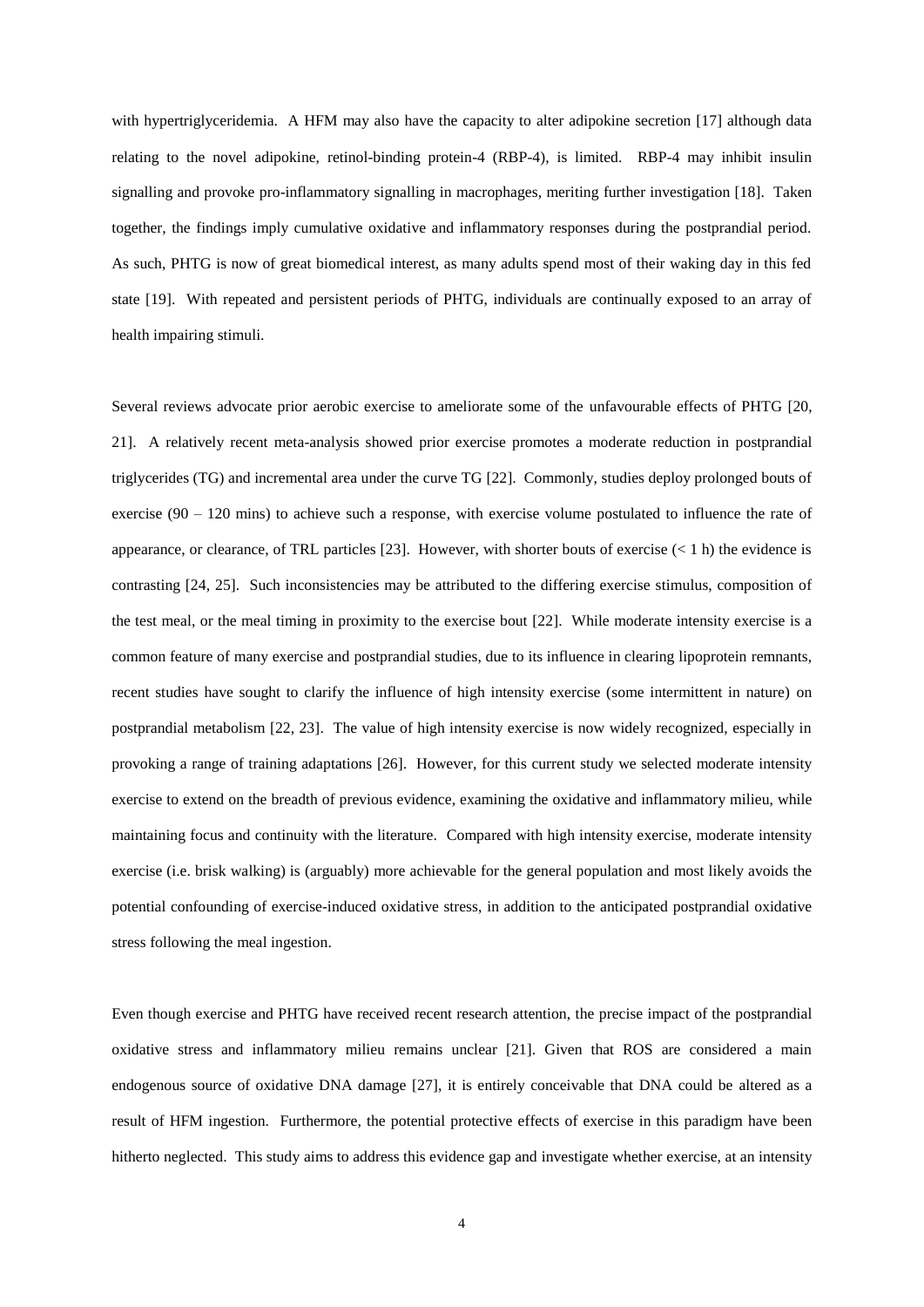suitable for most people, mitigates the oxidative and inflammatory effects induced by PHTG and how, if at all, they relate to DNA damage.

## **Methods**

### *Participant characteristics*

Following approval from the University Ethics committee, and in accordance with the Declaration of Helsinki (1964), twelve  $(n=12)$  apparently healthy and recreationally active (approximately 2-h week<sup>-1</sup> exercise) male participants (22.4  $\pm$  4.1 years; 179.2  $\pm$  6 cm; 84.2  $\pm$  14.7 kg; 51.3  $\pm$  8.6 ml·kg<sup>-1</sup>·min<sup>-1</sup>) were recruited. Prior to commencement, all participants completed a health history questionnaire and provided informed consent, following disclosure of potential study risks and benefits. All participants were non-smokers and free from medication and antioxidant supplementation.

# *Experimental design*

Participants completed a randomised crossover study consisting of two trials: (1) ingestion of a high fat breakfast following one hour of rest (control) and (2) ingestion of a high-fat breakfast following one hour of moderate intensity walking exercise (immediately prior to the test meal). Participants were randomly assigned their initial condition, via random number generator, using Microsoft Excel. Following the HFM, participants were observed in the laboratory for 6 h. Each experimental trial was separated by 7 days and participants were asked to be as inactive as possible, limiting exertion to light walking only, as well as refraining from alcohol consumption, 24 h prior to testing. Dietary intake was recorded by each participant, using a food template, 24 h prior to testing and replicated for both conditions. Participants were tested following a standard 10 h overnight fast.

# *Maximal oxygen consumption (V̇O2max)*

Prior to experimental trials, participants completed an incremental running  $\rm{VO_{2max}}$  test to exhaustion on a motorized treadmill (H-P Cosmos, Germany). Oxygen uptake was measured using a standard calibrated laboratory gas analysis system (Cosmed Quarkb<sup>2</sup>, Italy). Heart rate (Polar Electro, Finland) and perceived exertion (using the Borg Scale) were monitored continuously, and a valid  $\rm{VO}_{2max}$  was confirmed using the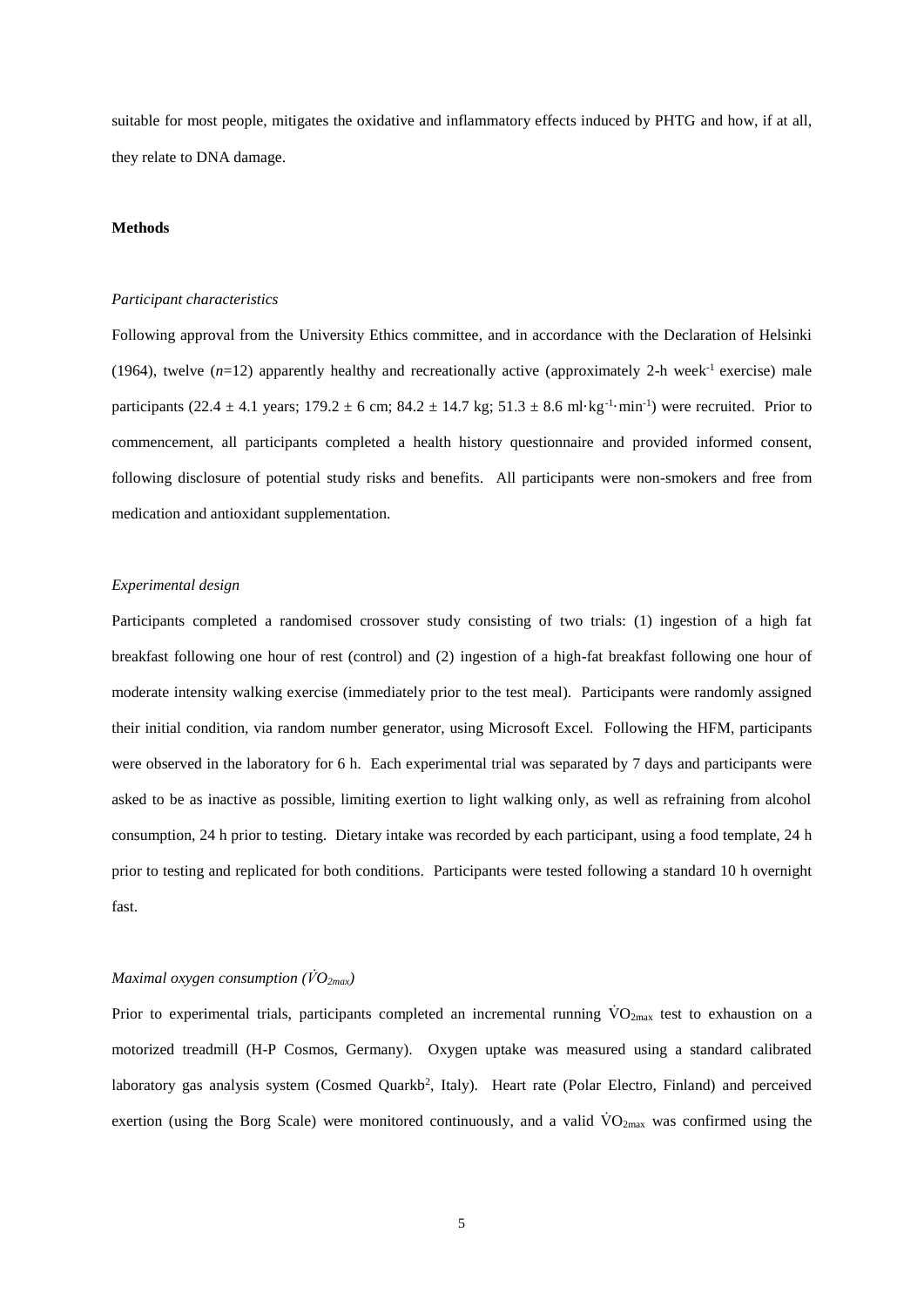following criteria (1) respiratory exchange ratio  $\geq 1.15$  (2) a clear plateau in mean oxygen uptake (< 2 ml· kg<sup>-1</sup>·  $\min^{-1}$ ) and (3) a heart rate within 10 beats $\cdot$ min<sup>-1</sup> of age predicted maximum.

# *Exercise protocol*

Participants completed a single, 1 h bout of walking at 65% maximal heart rate. Participants remained at a steady walking pace for the entire duration. The treadmill speed was only adjusted to ensure each participant remained at the target heart rate zone  $(+/- 5$  beats $\cdot$  min<sup>-1</sup>). Heart rate was continuously monitored using an ECG short-range telemetry heart rate monitor (Polar Electro, Finland).

### *High fat breakfast*

The test meal consisted of commercially available bread, butter, cheese, mayonnaise, sausages and bacon, similar to previous work [8]. The content for each individual was calculated according to body mass, with each participant receiving 1.03 g of fat (68% energy content), 0.47 g of carbohydrate (16% energy content) and 0.59 g of protein (17% energy content) per kg body mass. The test meal was prepared by the investigator and consumed within 15 minutes. The meal represented an energy intake of 56.5 kJ per kg body mass (intake of 3958 kJ / 953 kcal for a 70 kg participant). Participants consumed the test meal within 15 minutes and were limited to 500 ml of water while ingesting, which they drank *ad libitum*.

# *Vascular measurements*

Prior to measurement, participants rested in a supine position for 5 minutes. Pulse contour analysis, a measure of vascular function, was recorded using a Pulse Trace PCA2 monitor (Viasys Healthcare, UK). Systemic blood pressure (BP) was measured using an automated Omron MX2 Basic device (Surrey, UK). The mean of three tests was recorded. Vascular measures were obtained at baseline, post (exercise / rest) and at 2, 4 and 6 h postmeal.

## *Biochemical analyses*

## *Venous blood sampling*

Venous blood samples were obtained at baseline, immediately post (exercise or rest) at 2, 4 and 6 h post-meal using a 22-gauge intravenous cannula (Biovalve Safe, Vygon, UK) inserted into a prominent antecubital fossa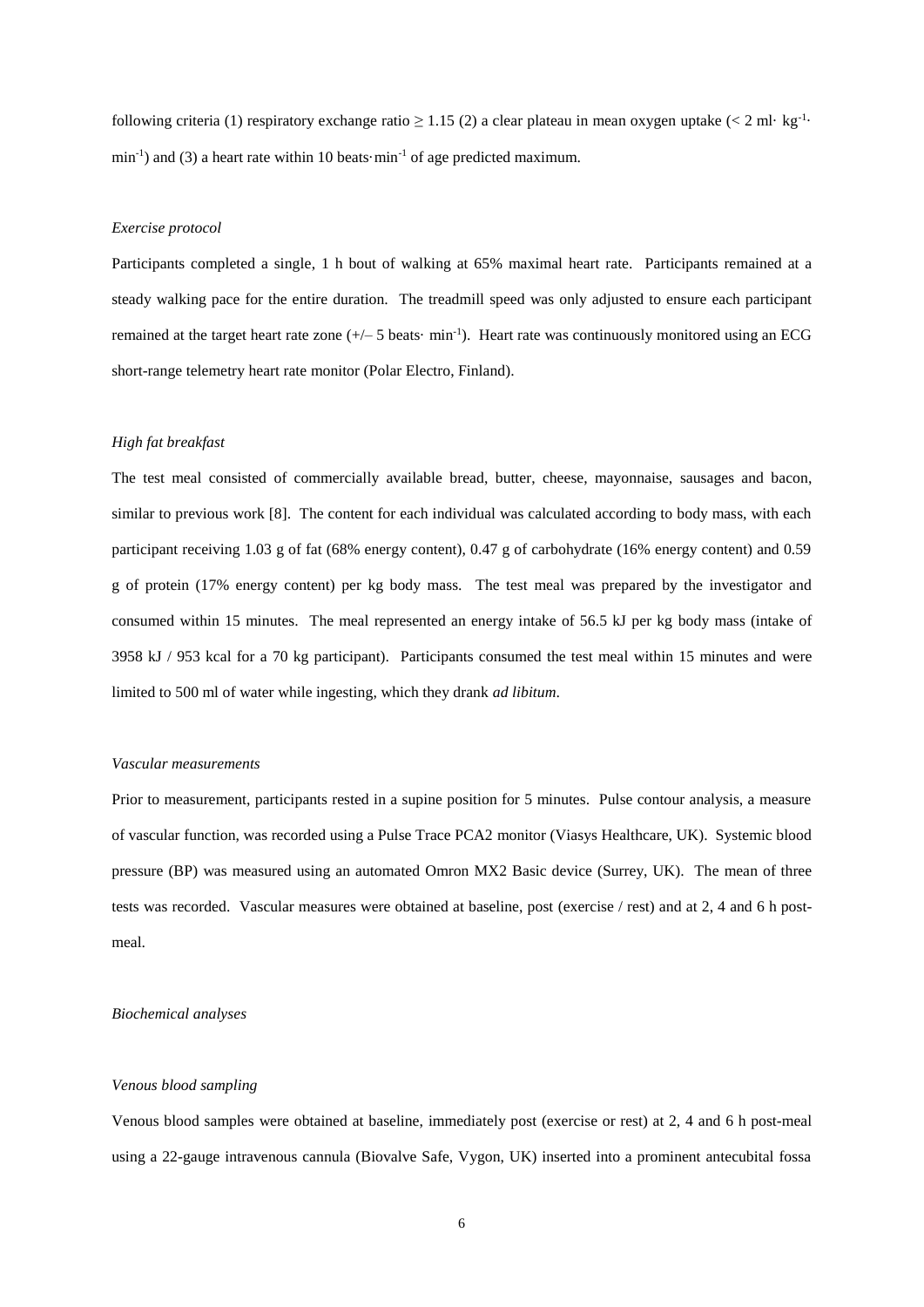vein. Blood was drawn into serum clot activator and K3EDTA vacutainers (Greiner Bio-One, Austria). Following collection, serum tubes were allowed to clot at room temperature for 10 minutes, while K3EDTA tubes were placed on ice. Blood tubes were centrifuged at 3500 rpm for 10 minutes at 4°C (Hettich, Germany). Serum and plasma was extracted and stored at -80°C prior to biochemical analyses. Post-exercise blood samples were corrected for plasma volume shifts [see reference 8].

# *Analysis of blood samples*

### *DNA strand breaks*

Lymphocytes were isolated using Histopaque®-1077 (3 mL) (Sigma-Aldrich, USA) and centrifuged at 3500 rpm for 30 min at 4 ˚C. The mononuclear layer was suspended in phosphate buffered saline (PBS) (Oxoid Ltd, Hampshire, UK) and centrifuged at 2600 rpm for 10 min at 4 °C (three washes). Isolated lymphocytes were slowly frozen to -80°C in a stable freezing medium (800 μL Roswell Park Memorial Institute medium, 100 μL Foetal Bovine Serum and 100 μL Dimethyl Sulfoxide (DMSO) (Sigma-Aldrich, USA). In preparation for analysis, microscope slides were pre-coated with 1% normal melting point agarose. The cell pellet was rapidly thawed using PBS (10 mL) centrifuged and re-suspended in 1 mL of PBS. Thereafter, 50 μL of the cell suspension was mixed with 150 μL of 1% low melting point agarose and applied to a pre-coated slide. The gel solidified under a 20 x 20 mm coverslip at 4 ˚C. The coverslip was gently removed and the slides were placed in a lysis buffer (2.5 M NaCl, 0.1 M EDTA, 10 mM Tris and 1% Triton X-100 (added immediately prior to use), pH 10) for 1 h at 4°C. The slides were placed horizontally in an electrophoresis unit containing electrophoresis buffer (0.3 M NaOH, 1 mM EDTA, pH 13) for 20 min at 4 °C. Electrophoresis (25 V, 300 mA, 1.1 V/cm) was performed for 25 min at 4 ˚C. Slides were transferred to a staining jar and neutralized with PBS and distilled H<sub>2</sub>O at 4 °C for 10 mins each. Next, slides were immersed in SYBRGold for 40 min at 4 °C. Upon removal, the slides were washed twice and allowed to dry vertically in the dark. The gels were hydrated, covered and 50 random cells from each slide were analysed with the Comet Assay IV software (version 4.3, Perceptive Instruments Ltd, UK) at a magnification of 400 X using a fluorescent microscope (Olympus BX41, UK) and illumination system (Olympus U-HGLGPS, UK). The intensity of the tail length (%) was selected to quantify DNA damage.

### *Positive DNA control slides*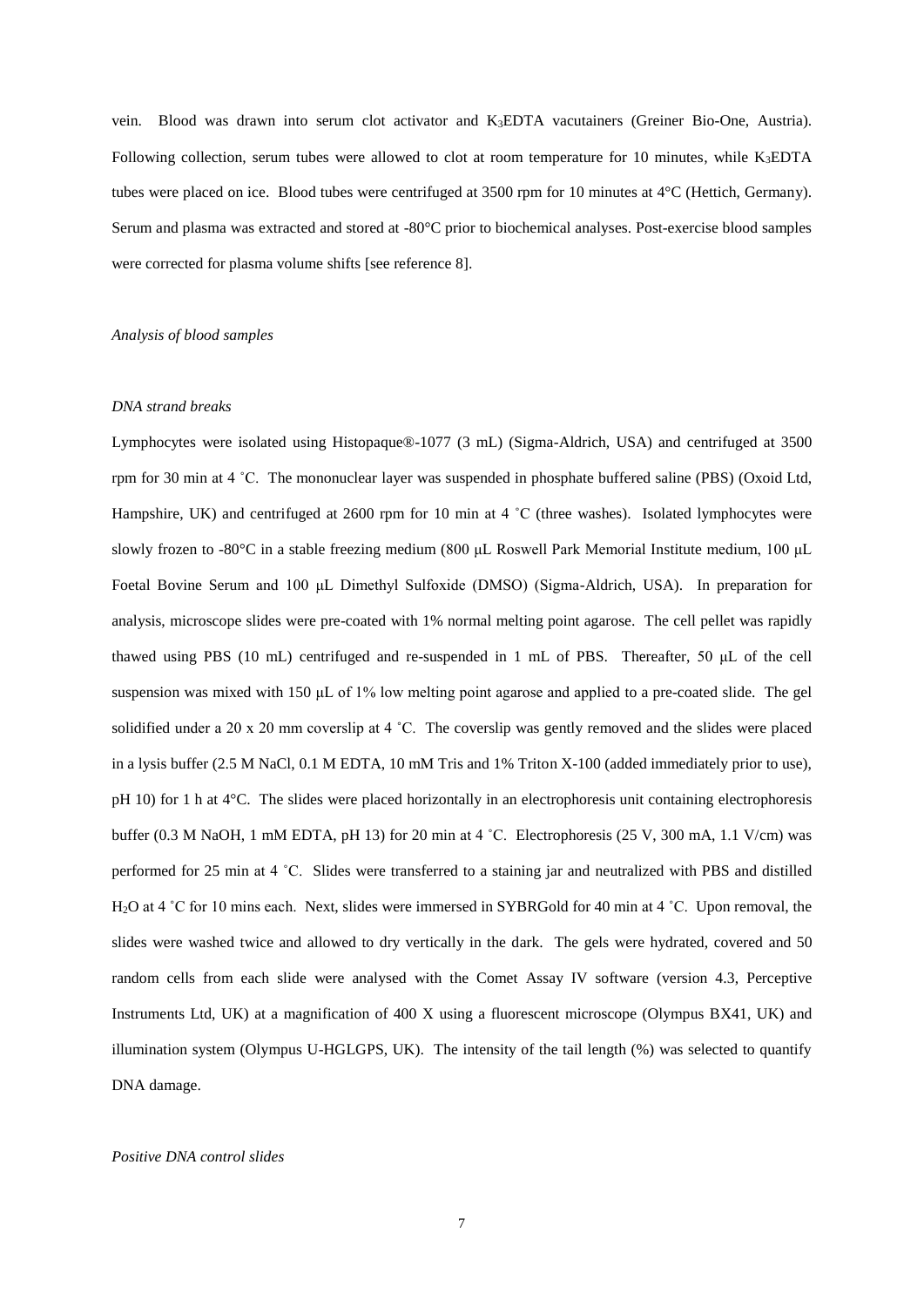Resting human lymphocytes were used as positive DNA controls prior to each assay. 50 μL of cells were incubated with double dilutions of hydrogen peroxide  $(H_2O_2)$  (20, 40 and 80 µL of a 3% solution) for 20 min, and analysed as previously stated.

# *Measurement of lipid hydroperoxides (LOOH)*

Lipid hydroperoxides were measured in serum using the ferrous iron/xylenol orange (FOX) assay. The reagent was prepared using 25 mM.L<sup>-1</sup> of sulphuric acid (H<sub>2</sub>SO<sub>4</sub>), 250  $\mu$ M.L<sup>-1</sup> of ammonium ferrous sulphate, 100  $\mu$ M.L<sup>-1</sup> of sorbitol and 100  $\mu$ M.L<sup>-1</sup> of xylenol orange in distilled water. Next, 90  $\mu$ L of serum was mixed with 900 µL of reagent, incubated at room temperature for 30 minutes in darkness. Absorbance was measured using a UV spectrophotometer at 560 nm against a standard curve (Mason Technologies, Ireland).

#### *Electron paramagnetic resonance (EPR) spectroscopic analysis*

The ascorbyl radical (Asc') was measured in plasma using EPR spectroscopy. To start, 1 mL of plasma was mixed thoroughly with 1 mL of dimethyl sulfoxide (DMSO) in a glass test tube and 1 mL of the final solution was drawn into a sterile syringe and flushed into the analyser cavity. All samples were analysed at room temperature using a calibrated Bruker EMX series X-band EPR spectrometer (Bruker, Germany). The parameter conditions were set as follows: frequency (9.785 GHz); microwave power (20 mW); modulation frequency (100 kHz) and modulation amplitude (1.194 G) for three sweeps. Spectral parameters were obtained using commercially available software (Bruker Win EPR System, Version 3.2) and filtered identically. The relative concentration of the ascorbyl radical was determined by signal intensity.

### *Determination of lipid soluble antioxidants*

Endogenous lipid soluble antioxidants were measured using simultaneous high performance liquid chromatography (HPLC). Plasma samples were measured using the testing parameters outlined previously [28] for α-tocopherol, γ-tocopherol, retinol, lycopene, α-carotene and β-carotene at changing wavelengths of 292 nm, 325 nm and 450 nm. Results were interpreted by Empower software (Version 2, Waters Corp, USA).

#### *Retinol-binding protein-4*

Serum samples were assayed for retinol-binding protein-4 using a Quantikine® sandwich enzyme-linked immunosorbent assay (ELISA) (R & D Systems, USA). Once prepared, the well-plate was read immediately at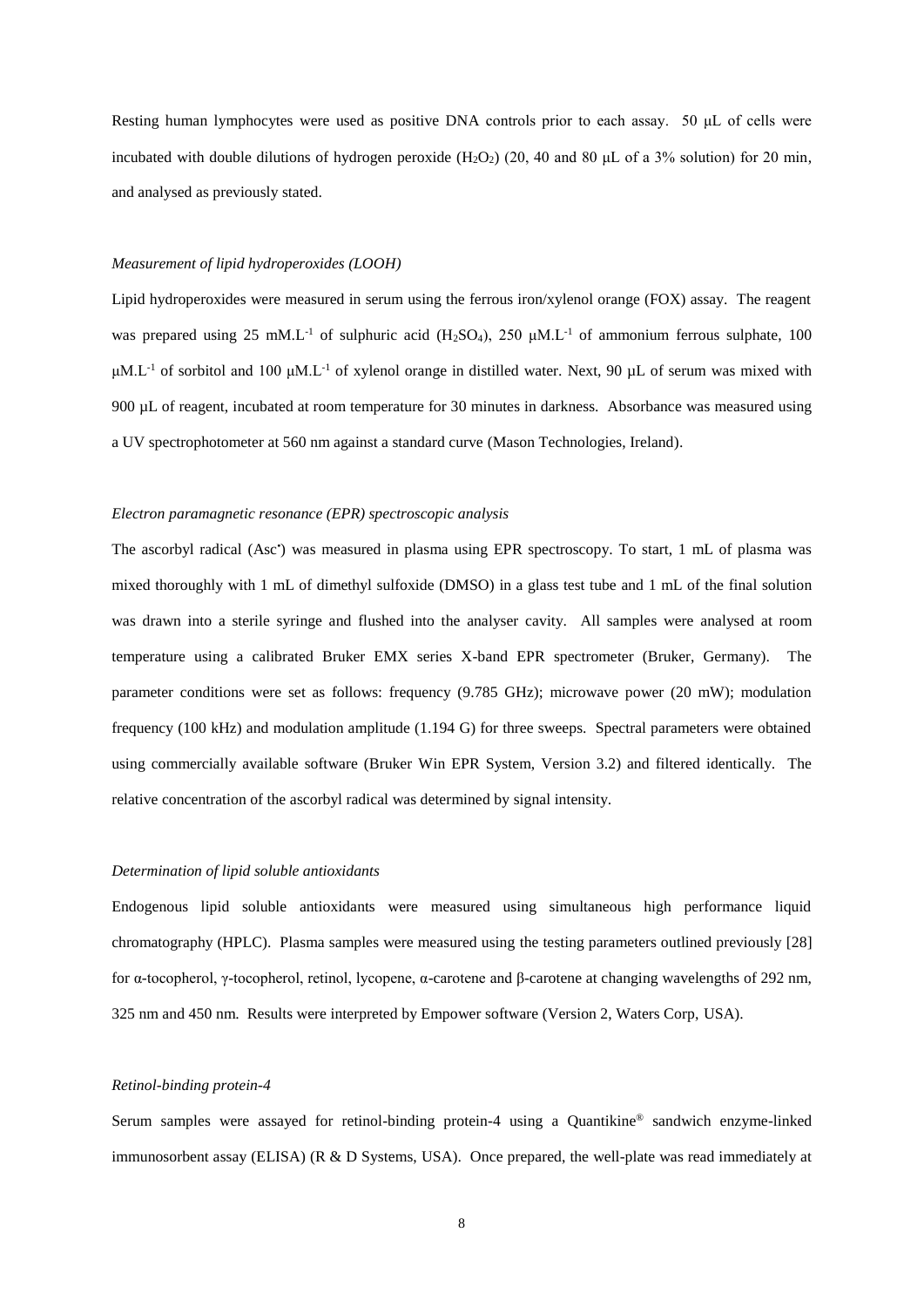450 nm and concentration was determined using a 4-parameter logistic curve fitting algorithm (ReadFit Pro 2014, Hitachi Solutions).

# *Erythrocyte sedimentation rate (ESR)*

Immediately following the collection of whole EDTA blood, 2 ml was transferred to a Westergren-Katz tube and placed vertically on a rack for 1 h at room temperature. The rate of erythrocyte aggregation (mm/hr) provides an indirect estimation of the presence of inflammation.

# *Metabolic markers*

Serum samples were assayed for triglycerides, glucose and total cholesterol (TChol) using enzyme assay kits (Roche Diagnostics, Germany) at the Ulster Hospital, Belfast. All analyses were conducted using a Roche/Hitachi Cobas c 701/702 system at wavelengths of 340 nm and 505nm.

# *Statistical analysis*

Statistical analysis was performed using SPSS version 22 (IBM, Hampshire, UK). Data were analysed using a two-way repeated measures analysis of variance (ANOVA) with one between (trial) and one within (time) subject factor. For significant interaction effects, within subject factors were further analysed using a Bonferroni-corrected paired samples t-test. Between subject differences were analysed by one-way ANOVA with a posteriori Tukey Honestly Significant Difference (HSD) test. In the event of a main effect for time, data was pooled (exercise and control combined) and paired sample t-tests were performed. Summary measures of the triglyceride response to the meal ingestion were calculated using the area under the curve (AUC) and incremental area under the curve (iAUC) using the trapezoidal rule. Differences between the exercise and control trial were examined using the Student's *t* test*.* The alpha level was set at p<0.05. A prospective power calculation, factoring critical difference, was performed. Retrospective power calculations were carried out using SPSS. All data within is expressed as mean  $\pm$  S.D unless otherwise stated.

## **Results**

## *DNA single-strand breaks*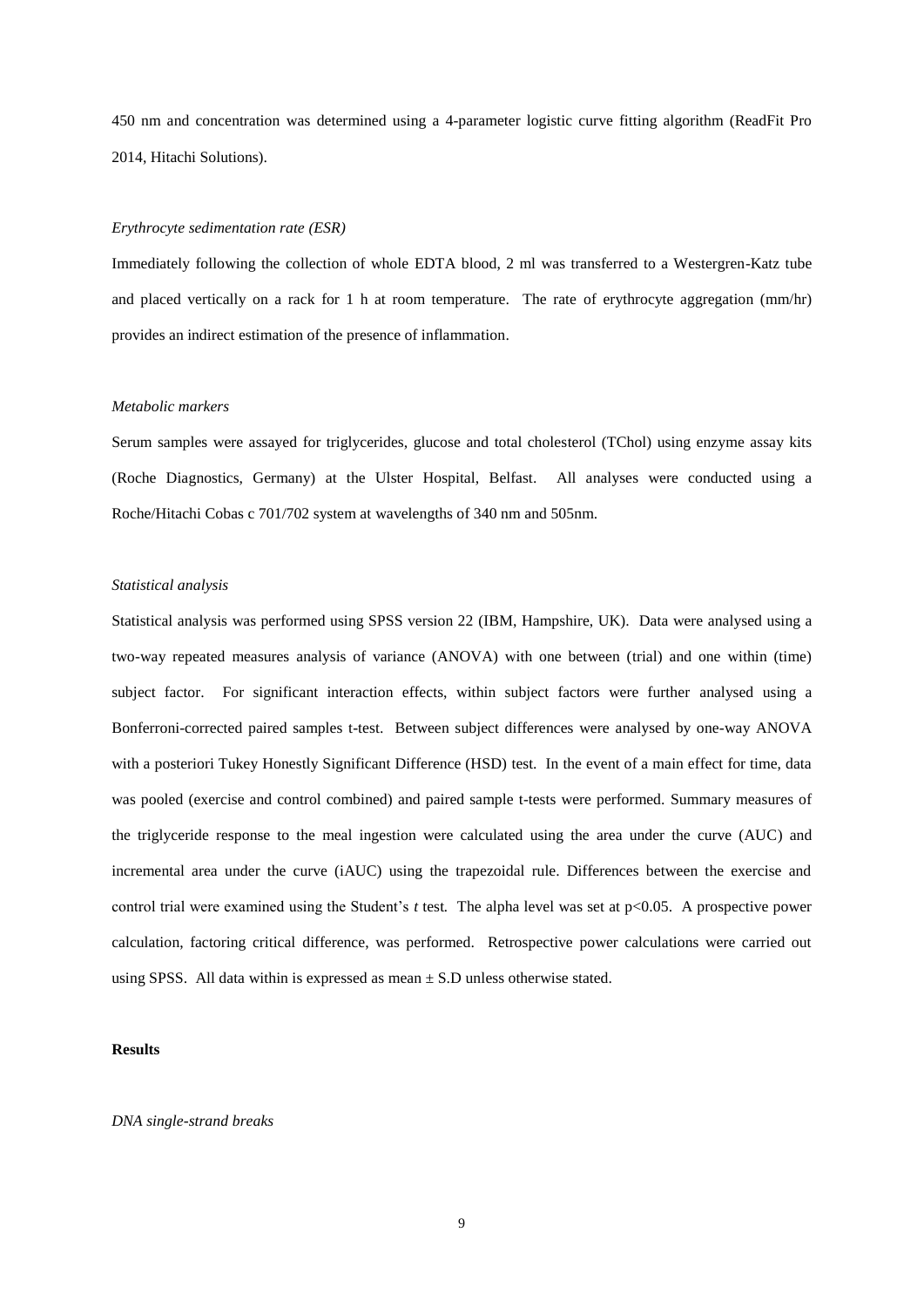Analysis of DNA damage revealed a main effect for time  $(p<0.05)$  but no differences between conditions (time x trial interaction, p>0.05). Further analysis of pooled data (both exercise and control conditions) indicates DNA strand breaks increased at 2 h and 4 h post-meal compared to baseline  $(p<0.05)$  (Figure 1). A main effect for time was also detected for tail moment at 2 h and 4 h, compared to baseline and post (Table 1). [Figures 1 and 2 near here; Table 1 near here].

## *Lipid hydroperoxides*

There was no change in lipid hydroperoxide concentration between conditions over time (time x trial interaction,  $p > 0.05$ ). There was, however, a main effect for time ( $p < 0.05$ ) with pooled data demonstrating an increase from baseline and post at 2 h, 4 h and 6 h post-meal ( $p$ <0.05) (Figure 3). [Figure 3 near here].

#### *EPR spectroscopy*

There was no time x trial interaction effect detected for the ascorbyl radical  $(p>0.05)$ . A main effect for time was revealed ( $p<0.05$ ), and further analysis of pooled data suggests the ascorbyl radical increased from 2 h postmeal at 4 h and 6 h ( $p<0.05$ ) (Table 2).

#### *Lipid soluble antioxidants*

No within or between trial differences in lipid soluble antioxidants (retinol, lycopene, α-carotene and βcarotene) were detected over time (time x trial interaction,  $p>0.05$ ). A main effect for time was detected for  $\gamma$ tocopherol ( $p<0.05$ ), and further analysis of pooled data shows an increase at 2 h, 4 h and 6 h post-meal (p<0.05). A main effect for time was also identified for α-tocopherol with pooled data indicating that this metabolite increased immediately post-trial ( $p<0.05$ ), and again at 2 h, 4 h and 6 h post-meal ( $p<0.05$ ) versus baseline (Table 2). [Table 2 near here].

## *Retinol-binding protein-4*

No changes were detected in retinol-binding protein-4, either within or between conditions (time x trial interaction, p>0.05).

# *Erythrocyte sedimentation rate (ESR)*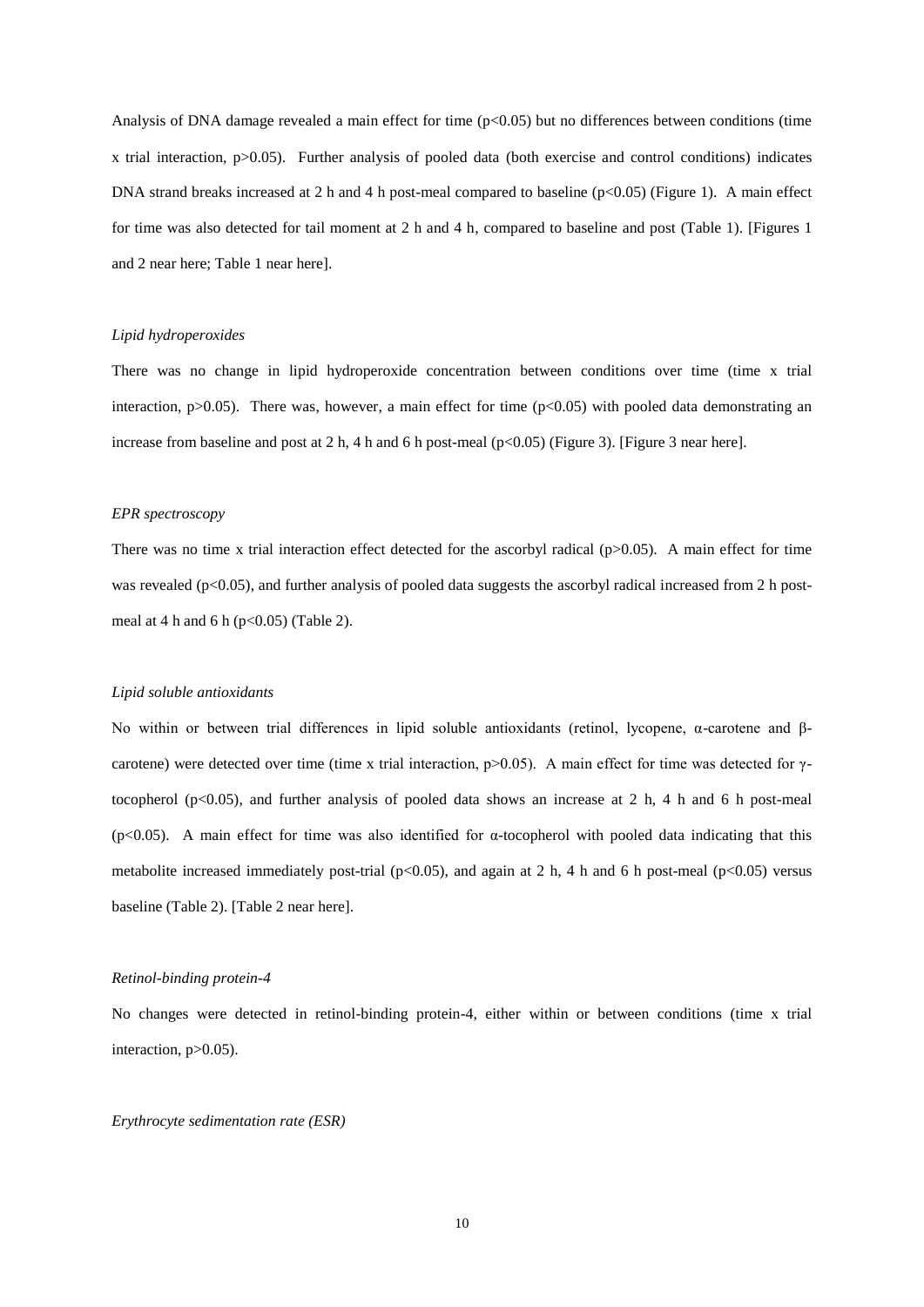There was no change in erythrocyte sedimentation rate between conditions (time x trial interaction,  $p > 0.05$ ). A main effect for time was detected (p<0.05), and further scrutiny indicates ESR increased from baseline at postexercise/rest, 2 h and 4 h post-meal ( $p<0.05$ ).

## *Metabolic markers*

There was no change in triglycerides between conditions over time (time x trial interaction,  $p > 0.05$ ). A main effect for time was observed ( $p<0.05$ ) and further analysis of pooled data indicates that the high fat meal caused an increase at 2 h, 4 h and 6 h versus immediately pre-ingestion (i.e. immediately post exercise and rest) (p<0.05). The AUC for postprandial triglycerides showed no differences between the exercise and control trials  $(10.41 \pm 5.02 \text{ mmol}\cdot\text{l}\cdot\text{6} \text{h}^{-1} \text{ vs. } 12.08 \pm 7.46 \text{ mmol}\cdot\text{l}\cdot\text{6} \text{h}^{-1}; \text{ p} > 0.05)$ , respectively. Likewise, the iAUC for postprandial triglycerides showed no differences between the exercise and control trials  $(2.77 \pm 1.29 \text{ mmol·l·6h})$ <sup>1</sup> vs.  $3.71 \pm 2.70$  mmol·l·6h<sup>-1</sup>; p>0.05), respectively. Analysis of glucose concentrations revealed no significant change between trial over time (time x trial interaction,  $p$  $0.05$ ) but instead a main effect for time was seen (p<0.05). Pooled data indicates that glucose decreased immediately following one hour of exercise and rest, and remained suppressed until 6 h post-meal. In addition, a time x trial interaction effect ( $p<0.05$ ) and main effect for time were observed for total cholesterol ( $p<0.05$ ). This significant change accounted for an increase within the control trial from baseline at 6 h ( $p<0.05$ ) (Table 3). [Table 3 near here].

## *Vascular measures*

There was no effect of exercise (time x trial interaction) on either systolic or diastolic blood pressure or on pulse contour analysis stiffness and reflection index (p>0.05), but a main effect for time exists for all four variables  $(p<0.05)$ . Pooled data suggests systolic blood pressure increased following the high fat meal  $(p<0.05)$ , whereas diastolic blood pressure, the stiffness index, and reflection index were lower following the test meal (Table 4). [Table 4 near here].

#### **Discussion**

The purpose of this study was to examine the transient effects of preceding moderate intensity walking and PHTG on biomarkers of inflammation and oxidative stress during the postprandial period. This study is the first to show DNA damage after a HFM, accompanied by an increase in other markers of oxidative stress, which all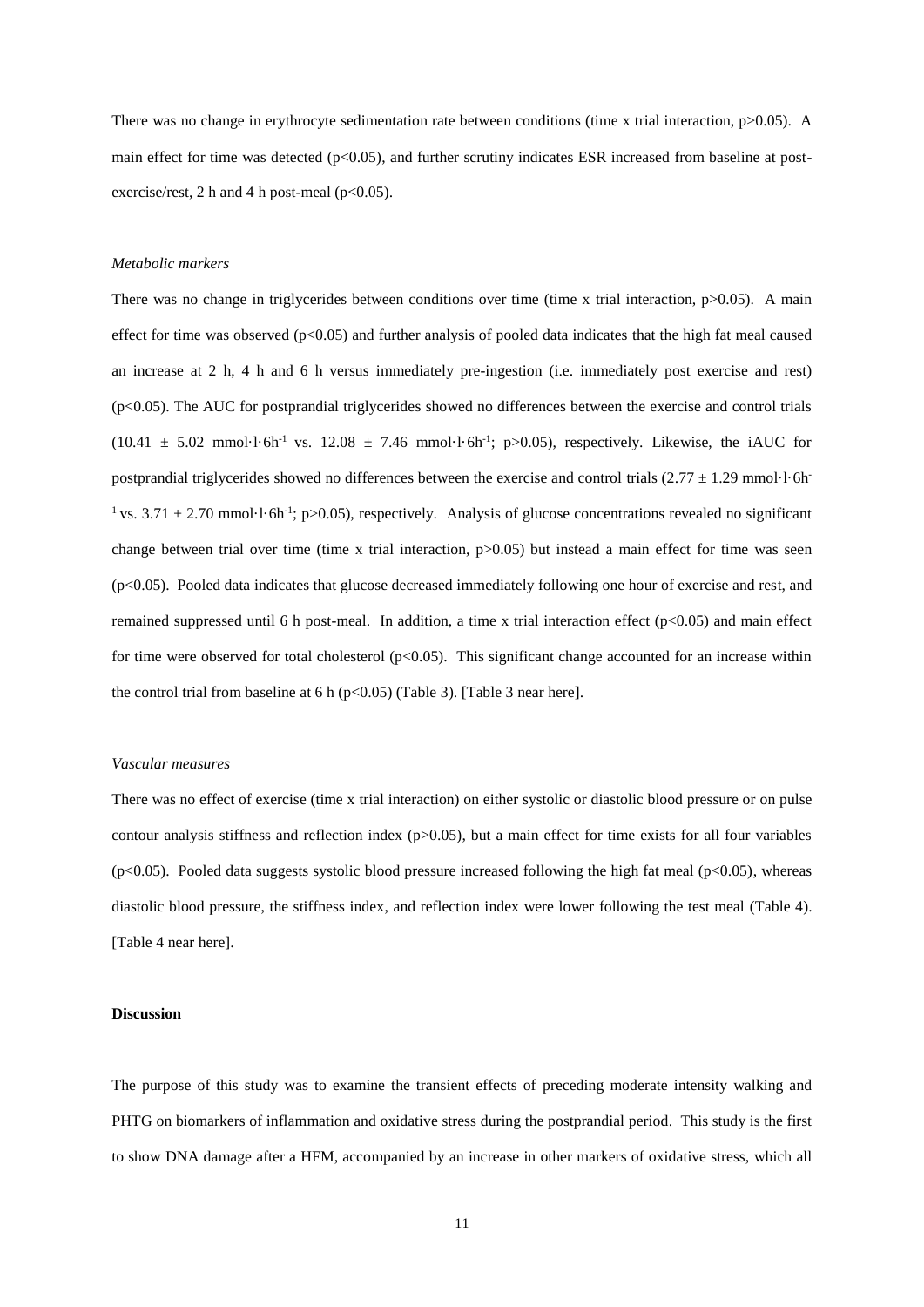remained elevated following a bout of exercise. Moreover, PHTG promoted an increase in the activity of selective lipid-soluble antioxidants and markers of systemic inflammation, but no changes were observed in the novel adipokine, RBP4.

A main finding of this study is increased DNA damage at 2 and 4 h postprandially in both trials. The percentage tail DNA was selected as it provides a sensitive measure of low level DNA damage [29]. The mechanisms for this observed increase in DNA damage remains somewhat unclear, although a plausible candidate is increased postprandial ROS production and an associated rise in neutrophil activation [30]. In agreement, Van Oostrom and colleagues [31] reported increased postprandial neutrophil activation and a concomitant elevation in oxidative stress. Similarly, Alipour et al. [32] confirmed enhanced neutrophil and monocyte activation following PHTG. Perhaps the stimulation of NADPH oxidase (Nox) contributes to DNA damage, given it readily reduces  $O_2$  to produce  $O_2$  [33]. Nox enzymes are activated by several metabolic factors and, as such, TRL are capable of inducing leukocyte activation [34]. Neutrophils and monocytes also have the ability to uptake lipoprotein remnants and bind postprandial fatty acids, opening the possibility of direct activation by chylomicrons and their remnants [32, 34]. Alternatively, the rise in postprandial ROS may be attributed to the greater availability of metabolic substrate leading to an excessive production of NAD, increased mitochondrial proton gradient and subsequent transfer of electrons to  $O_2$  [1]. While the primary free radicals generated  $(O_2$ <sup>-</sup> and NO<sup>\*</sup>) do not appear to react at significant rates with DNA,  $O_2$ <sup>\*-</sup> in particular, acts a precursor for the potent •OH (hydroxyl) radical, that can readily promote DNA strand breaks and base modification [11]. •OH can also directly react with purines creating an array of secondary free radicals (e.g. addition of 'OH to purines can generate adduct radicals with redox potential) [27, 35]. In previous reports, exercise has proved effective in mitigating intracellular ROS production following PHTG [36], yet this was not evident within the current trial and may be dependent upon meal timing, meal substrate composition, or the volume of exercise, thus allowing oxidative damage to persist. Perhaps a bout of high intensity exercise, in this recreationally active population, may have proved efficacious in reducing/preventing DNA damage. Nevertheless, higher intensity exercise may present further mechanistic complexities and disruptions to redox homeostasis; it is often documented for increasing ROS production, which could further accentuate the oxidative damage induced by the meal consistent with the theory of hormesis [37].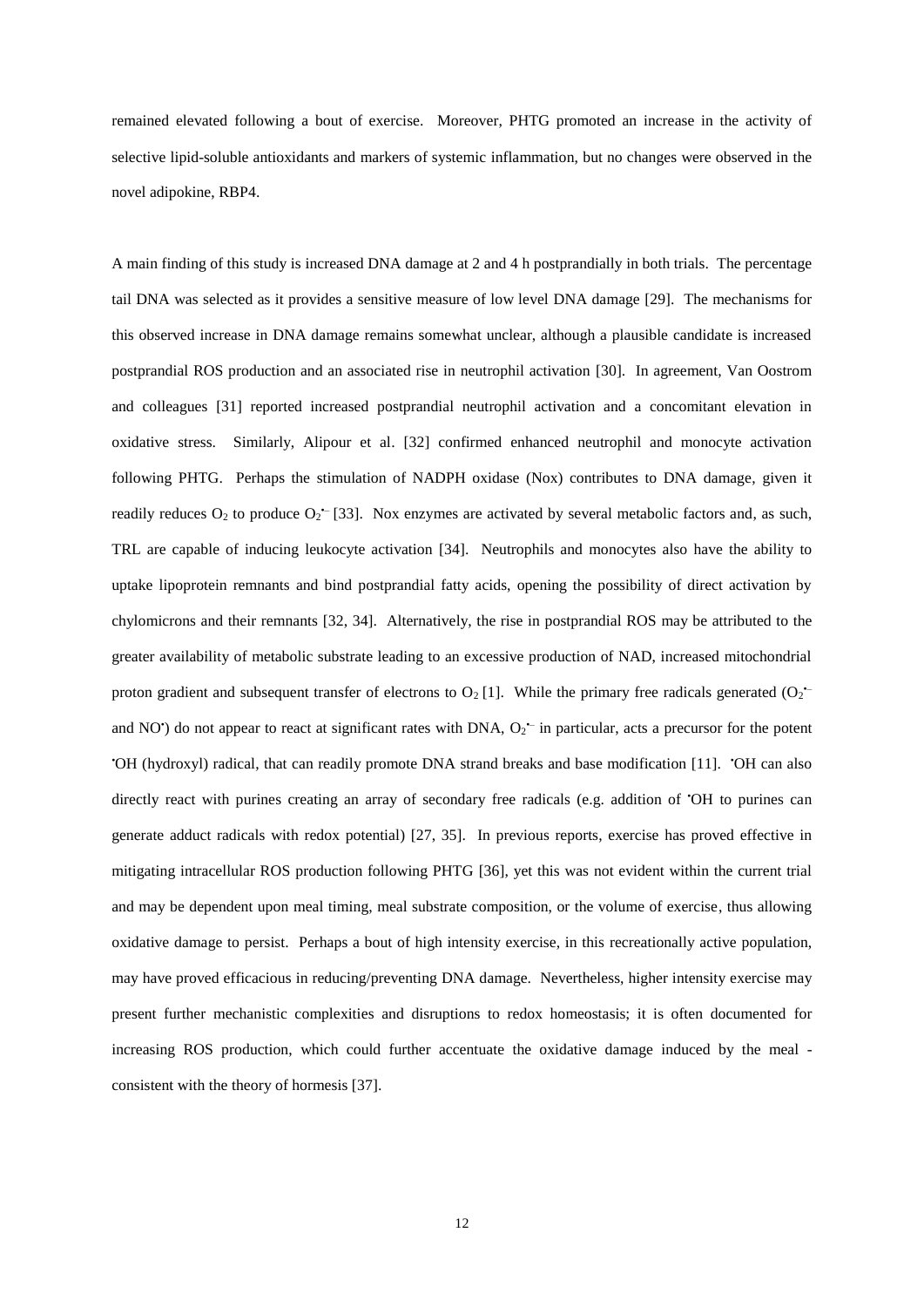As this is the first study to report postprandial DNA damage, further work is required to explore the significance, if any, of such findings. Nonetheless, free radical-induced DNA damage can have deleterious consequences to normal cell function and prompts a state of pathogenicity. Of the purines, guanine is particularly vulnerable to oxidation due to its low redox potential, with 8-hydroxyguanine (8-oxoG) the most abundant product of DNA damage [38]. This mutagenic base lesion challenges DNA glycosylase repair, and ineffective repair gives rise to base transversion mutations, that are common in a state of pathogenesis [39]. Mutations to either the DNA helical structure or base pairs, if uncorrected, likely lead to the manifestation and progression of disease [40]. Indeed, this supposition is purely speculative at this moment in time, as we did not quantify DNA repair or sequence changes in this investigation.

The current study, in agreement with prior research, also showed a HFM has the propensity to increase lipid peroxidation at 2, 4 and 6 h post-meal. We have previously shown that lipid hydroperoxides increase following PHTG, preceded by 1 h of moderate intensity exercise [41]. This process of lipid peroxidation is mediated by ROS where carbon-centred lipid radicals, often combine with molecular  $O_2$  to form lipid peroxyl (LOO') radicals [42]. A chain reaction of repeated hydrogen abstraction and radical formation commences, and lipid hydroperoxides are generated once LOO<sup>•</sup> reacts with hydrogen atoms [43]. The increased response observed may be associated with the accumulation of TRL and their downstream effects on free radical production and oxidative stress. α-tocopherol is an important chain breaking antioxidant that reduces LOO• and thereby blunts the propagation phase. In doing so, a stable α-tocopheryl radical is generated and recycled during the oxidation of ascorbate to yield the ascorbyl radical [44]. In the current study, the ascorbyl radical increased at 6 h postmeal suggesting ongoing increased free radical production. To complement these findings, the mobilisation of selected lipid-soluble antioxidants (γ-tocopherol and α-tocopherol) increased. Perhaps the systemic rise in certain lipid-soluble antioxidants occurred as a scavenging response to PHTG-induced oxidative stress or indeed may have occurred as a result of exercise-induced adipose tissue lipolysis [45].

ESR, an indirect biomarker of inflammation, increased immediately post and at 2 and 4 h post-meal. As ESR is a non-specific measure, determining the inflammatory mediators present in venous circulation is nearly impossible, though given the oxidative response, they are likely pro-inflammatory in nature. In a recent review, Herieka and Erridge [46] reported cytokines and soluble adhesion molecules were not consistently raised following a HFM but pro-inflammatory leukocyte surface markers, mRNA and proteins were elevated in almost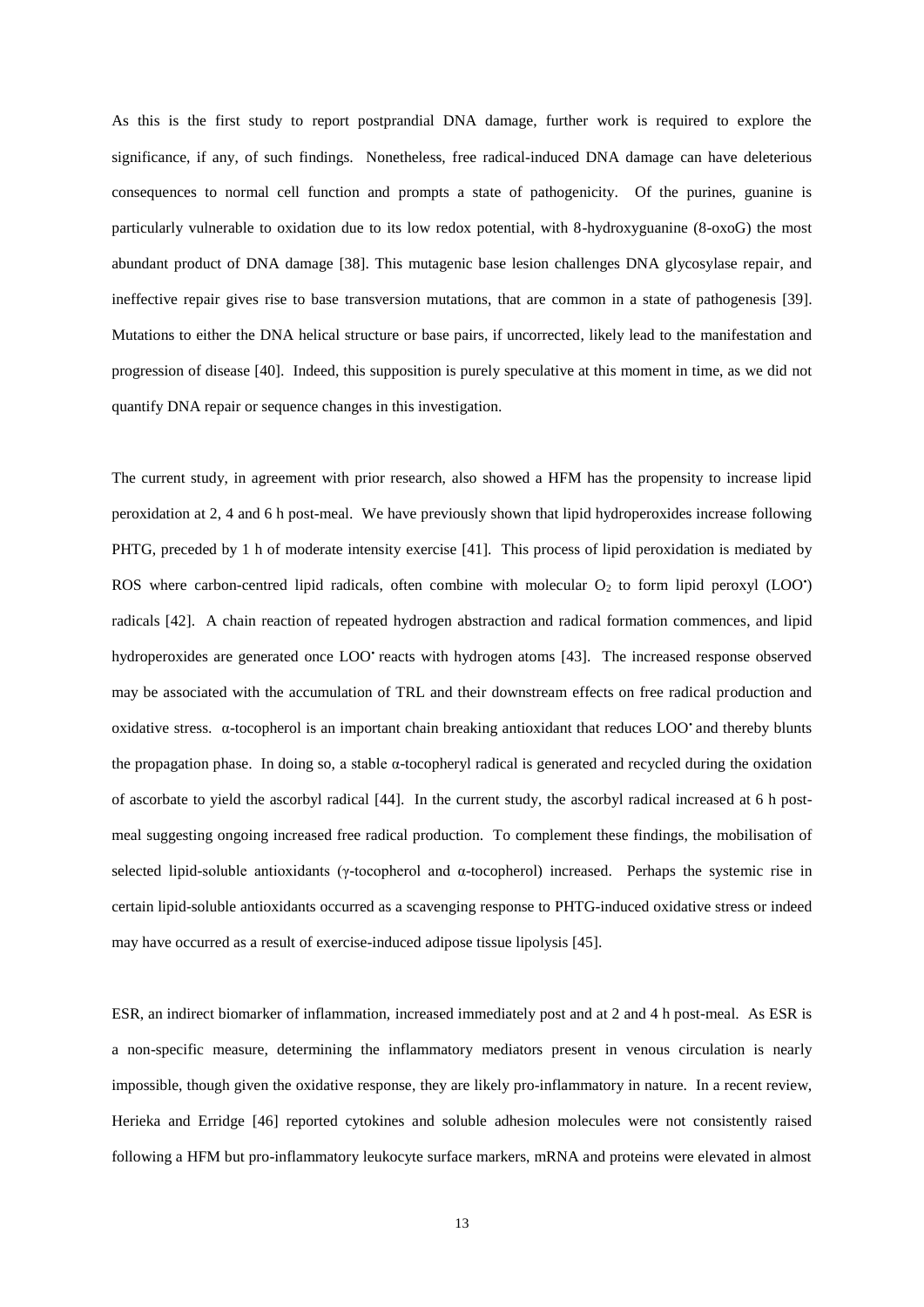all studies in which they were measured. While few studies have examined ESR within this context, several have analysed specific markers of inflammation. Nappo and colleagues [14] report a sustained systemic increase in plasma concentrations of TNF-α, IL-6, intracellular adhesion molecule (ICAM)-1 and vascular cell adhesion molecule (VCAM)-1 following a HFM in healthy participants. Interestingly, this response was blunted with the ingestion of an antioxidant cocktail highlighting again the potential interaction effect between the two biological processes [14]. Similarly, Brandauer and colleagues [47] report increased IL-6 and IL-8 following a HFM and this was accentuated by prior moderate intensity exercise. More recently, in a similarly designed study, Teeman et al. [48] reported preceding moderate intensity walking could not mitigate the inflammatory response, stimulated by a HFM. Though preceding exercise, the previous day, may influence inflammatory signalling (AMPK and NF-κB) in peripheral blood mononuclear cells, suggesting exercise may stimulate anti-inflammatory mechanisms over time [49]. Like Brandauer and colleagues [47], the adipokine, RBP4 was measured, as it has been proposed as a key potential mediator of postprandial inflammation [47] and oxidative stress [50]. No changes were detected across experimental conditions and this is consistent with the findings of Brandauer et al. [47]. This data suggests that while RBP4 does not change over time, inflammation appears to persist highlighting once again the role of PHTG in endothelial activation. Further analysis to elucidate a possible role for RBP4 as a mediator of postprandial inflammation and oxidative stress is still warranted given that many of the existing studies, including our own, are somewhat limited by the analytical approaches to quantify RBP4 and a lack of controlling covariates for this novel adipokine [50].

Following ingestion of the HFM, TG increased at 2, 4 and 6 h across both experimental conditions. In agreement, similar studies have reported both moderate and high intensity exercise did not mitigate postprandial TG [48, 51]. In contrast, Katsanos et al. [52] reported 90 minutes of moderate exercise, 1 h prior to the administration of a HFM, reduced PHTG over time. We suspect the 50% greater time spent exercising augmented energy expenditure in the Katsanos study, accounting for the differences in triglycerides post-meal with our own findings. More recently, Kashiwabara et al. [53] reported continuous and intermittent walking decreased TG area under the curve to a similar extent, during the postprandial phase. Numerous methodological considerations may account for the observed disparity including energy expended and the posited subsequent upregulation of lipoprotein lipase (LPL) [20]. Nevertheless, there is now evidence to suggest that this does not necessarily need to change for concomitant reductions in TG [54]. Alternatively, the fat content of the test meal in the current study may have simply overwhelmed metabolic capacity for TG clearance and/or storage in our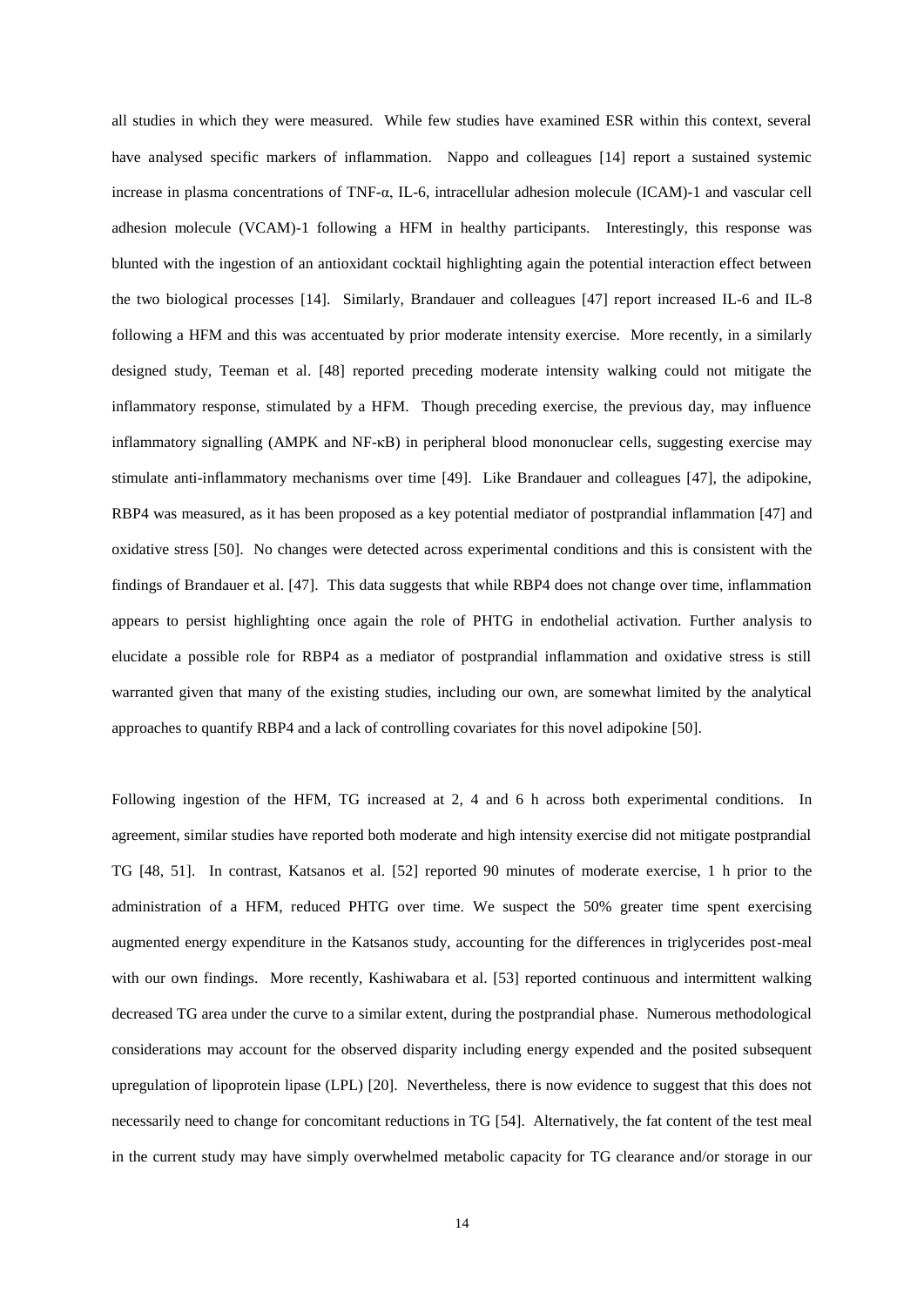volunteers allowing a rise in TG. Humans can typically manage a dietary fat load of  $\leq 15$  grams, with fat concentrations between  $30 - 50$  grams sufficiently challenging triglyceride clearance capacity, prompting postprandial hypertriglyceridemia in a dose-dependent fashion. Yet, the response to meals with a fat content beyond 80 grams is no longer dose dependent [21]. It's our belief that such a large fat content overwhelms metabolic capacity for triglyceride clearance, prompting a rise in lipoprotein remnants, inflammation and thus enhanced free radical production and potentially disruptions to redox homeostasis. Furthermore, total cholesterol increased in the control trial postprandially. This response may negatively impact high and low density lipoprotein metabolism, leading to rapid catabolism of the former and enzymatic oxidation of the latter and appearance of small dense LDL particles to exacerbate oxidative stress [21]. Compared to previous findings, the lack of exercise effect may appear somewhat unexpected but is perhaps connected to the recreationally active training status of our volunteers. Enhanced physical fitness appears to influence the clearance of lipids as trained volunteers demonstrate lower postprandial profiles than sedentary counterparts [20]. This may account, in part, for the apparent differences in postprandial responses with studies with similar test meals. Trained volunteers may have an improved ability to metabolize lipids rapidly, conserving other nutrients or, alternatively, may benefit from training adaptations to LPL activity and hepatic very low density lipoprotein (VLDL)-TG secretion [20, 55].

At this time, the preceding exercise intensity remains a topic of debate. A collection of recent studies have reported that high intensity is effective in attenuating TG AUC [56, 57]. Further reports outline that high intensity intermittent exercise enhances postprandial fat oxidation rates and attenuates postprandial TG concentrations to a greater extent than moderate exercise [22, 57, 58]. However, this is not a unanimous finding as Tucker et al. [59] reported postprandial TG was unaffected by high intensity exercise, again dependent upon methodological variability. The same appears consistent for oxidative stress, as oxidative damage is attenuated by high intensity exercise [56]. Conversely, Canale et al. [51] reported preceding exercise of both moderate and high intensities, had no effects on oxidative stress and antioxidant status in healthy, active men. It appears that postprandial biomarkers appear extremely variable, dependent upon exercise intensity and methodological continuity (e.g. exercise and meal timing). Lopes Krüger et al. [60] further demonstrated this point by reporting TG incremental area under the curve responded more effectively to heavy intense exercise, while moderate exercise attenuated oxidative damage and improved vascular function.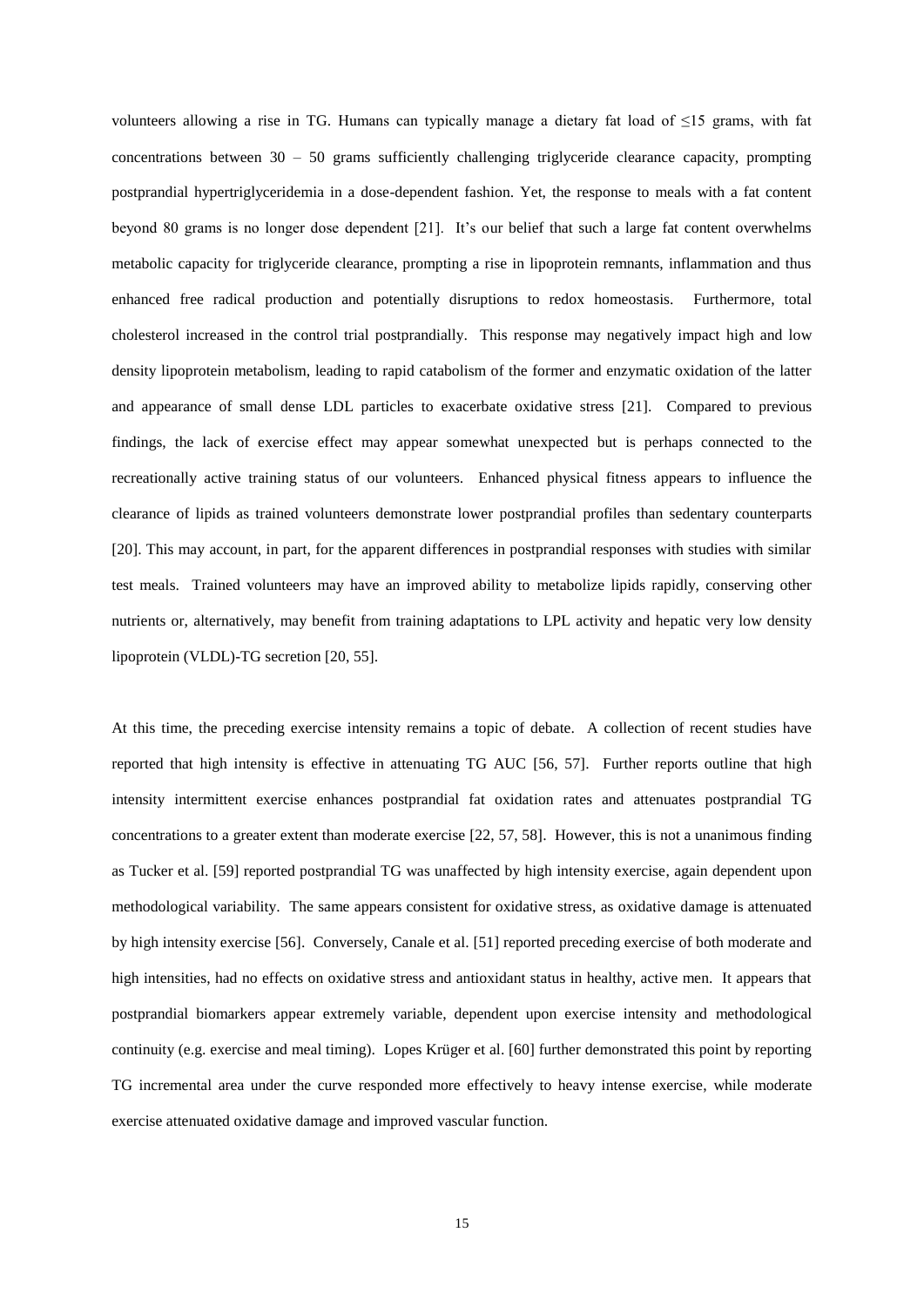This randomised control trial is not without limitations. Firstly, the absence of stringent dietary control in the days prior to the experimental conditions may be a limitation. Peddie and colleagues [21] report meals of differing composition affect PHTG clearance capacity, with greater lipid concentrations, for example, posing a sustained challenge. Intensive monitoring of dietary consumption could prevent volunteers consuming heterogeneous meals in the approaching days. However, we are confident this variable did not influence, given negligible differences between conditions in baseline metabolic and antioxidant biomarkers. On a related point and in retrospect, failing to quantify energy expenditure is also a limitation and might have provided deeper insight into its influence on the biomarkers. Moreover, despite sample size calculations, the study may be underpowered to detect significant interaction effects between experimental trials. Recruiting free-living volunteers for this type of intervention is perhaps the most frequent barrier encountered but will be an almost unavoidable challenge for this type of biomedical research. In addition, the effects of PHTG, and especially exercise, persist for several hours after the initial exposure so including further postprandial measures (beyond 6 h) and possibly into the following days, may provide deeper mechanistic scrutiny and understanding of this paradigm. Future research should attempt to explore the potential utility of high intensity exercise and its impact on DNA damage and associated biochemical parameters. As we investigated ESR as an indirect approach to characterise inflammation, attempts to directly catalogue postprandial cytokine activity and the subsequent downstream nature of the response, should also receive increased attention, as well as the interaction of inflammatory and oxidative signalling pathways, given both are often cited as disease risk factors. Finally, prospective studies should consider assessing the impact of the reported DNA damage with further molecular insights, quantifying the possible impact of this response, and if DNA repair processes are affected, especially following exercise.

# **Conclusion**

In summary, our findings indicate, for the first time, PHTG-induced oxidative stress characterised by DNA damage and lipid peroxidation. Antioxidant compounds increased postprandially though failed to prevent oxidative damage. In this instance, a single bout of moderate intensity walking could not mitigate the damaging effects of a HFM. Given the preliminary nature of our findings, the long-term mechanistic and clinical consequences, as well as the impact of different exercise doses requires further considered investigation, as the prevalence and availability of HFMs continues to rise.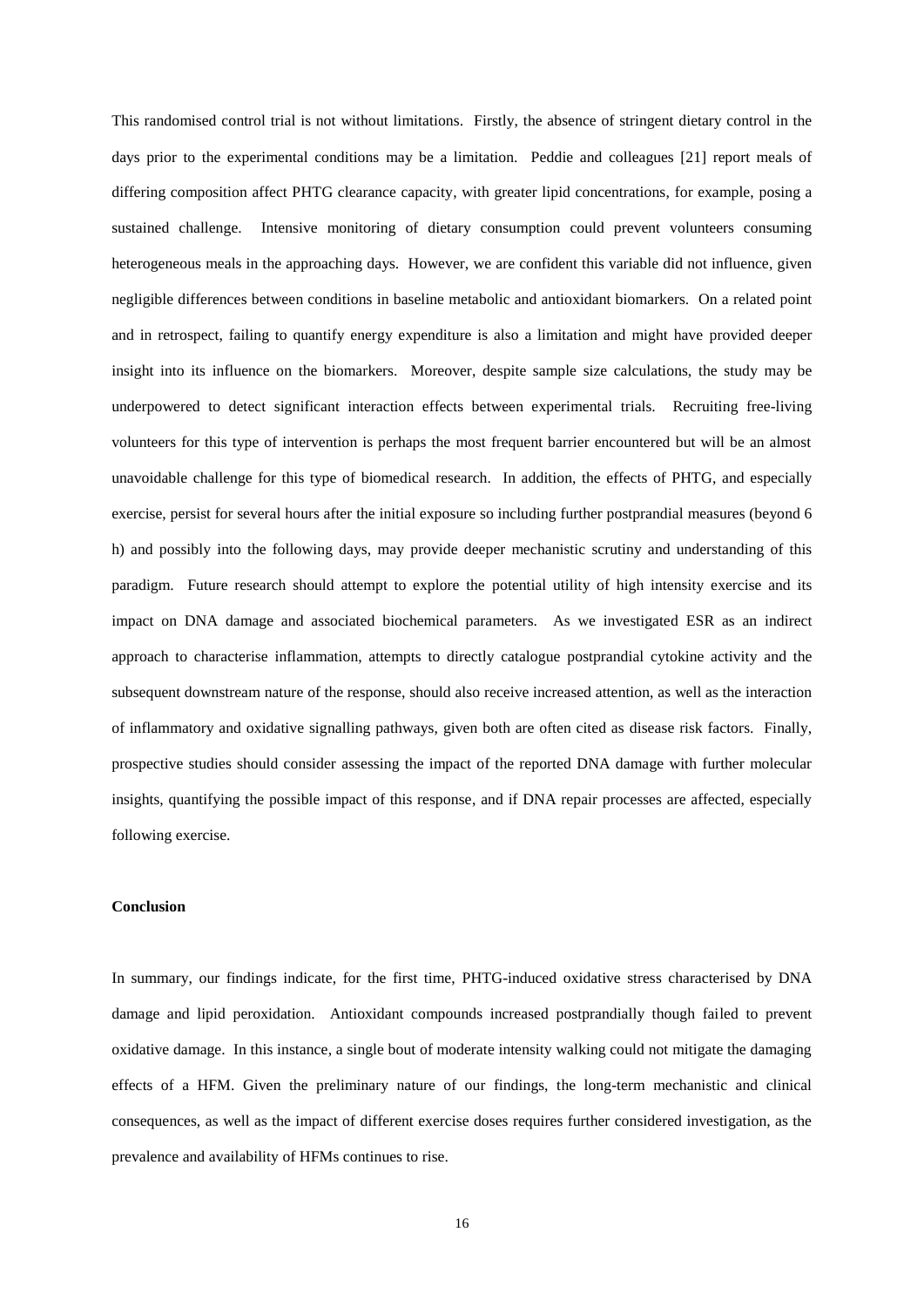#### **Abbreviations**

AUC: Area under the curve; DNA: Deoxyribonucleic acid; ELISA: Enzyme-linked immunosorbent assay; EPR: Electron paramagnetic resonance; ESR: Erythrocyte sedimentation rate; H<sub>2</sub>O<sub>2</sub>: HPLC: High performance liquid chromatography; Hydrogen peroxide; HFM: High fat meal; IL-: Interleukin-; LDL: Low density lipoprotein; LPL: Lipoprotein lipase; NO<sup>+</sup>: LOO<sup>+</sup>: Lipid peroxyl radical; LOOH: Lipid hydroperoxide; Nitric oxide; O<sub>2</sub><sup>+</sup>: Superoxide; 'OH: Hydroxyl radical; ONOO: PCA: Pulse contour analysis; Peroxynitrite; PHTG: Postprandial hypertriglyceridemia; RBP-4: Retinol-binding protein-4; ROS: Reactive oxygen species; SSB: Single-strand breaks; TG: Triglycerides; TNF-α: Tumour necrosis factor-alpha; TRL: Triglyceride-rich lipoproteins; V̇ O2max: maximal oxygen consumption.

## **Ethics approval and consent to participate**

This study was ethically approved by Ulster University Ethics Committee. Participation was voluntary and all participants provided signed informed consent (obtained by MB), prior to undertaking any study procedures.

## **Consent for publication**

Not applicable.

# **Availability of data and materials**

The datasets collected and analysed in the present study are available from the corresponding author on reasonable request.

# **Competing interests**

The authors declare that they have no competing interests.

#### **Funding**

This research was completed as part of a Vice Chancellors Research Scholarship, awarded by Ulster University.

# **Author contributions**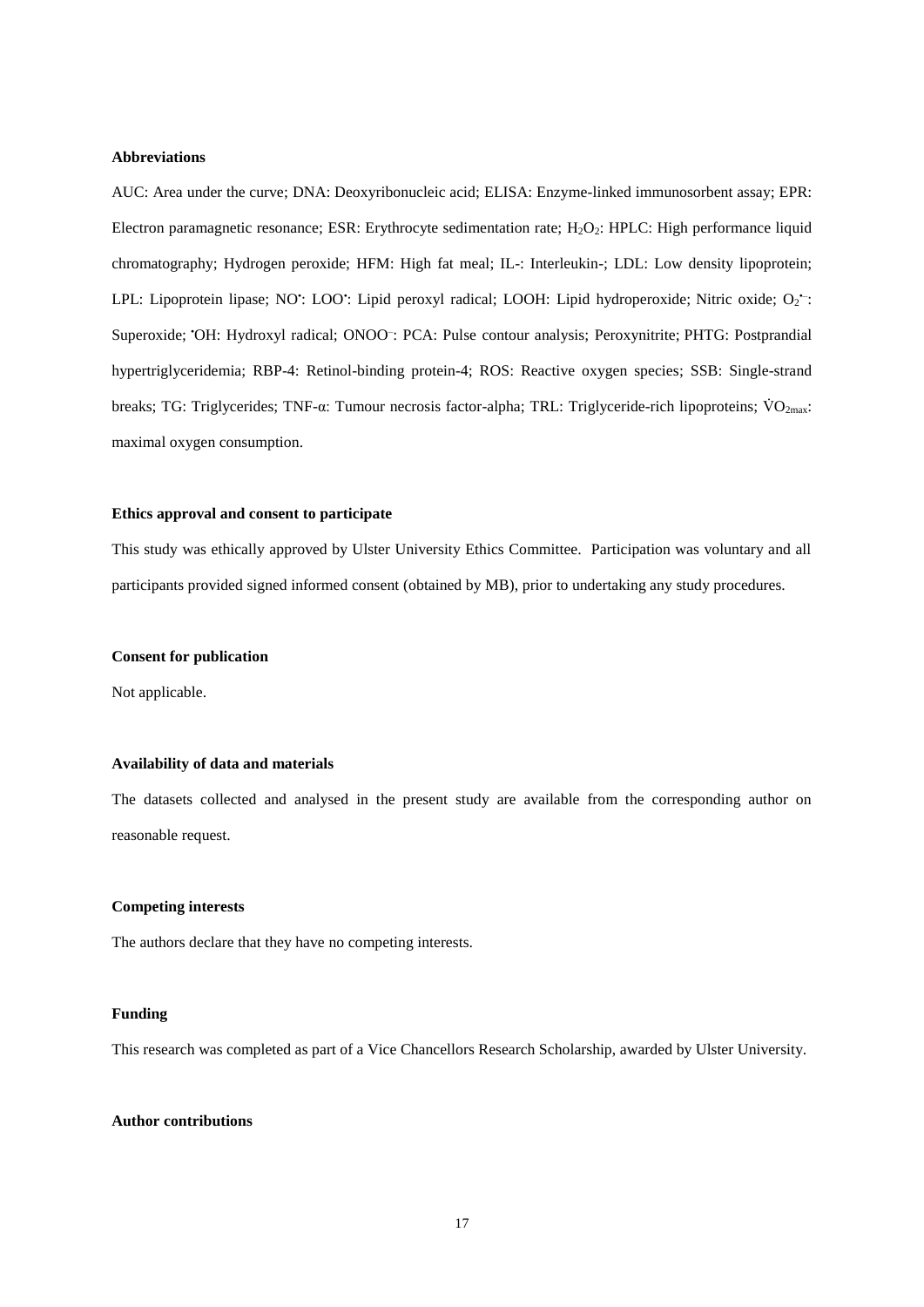MB, CM, GD and MM contributed to the conception and design of the study. MB co-ordinated this project and acquired the data. MB and JB conducted the laboratory analysis of all the samples collected. MB, CM and GD conducted the statistical analysis. All authors contributed to the interpretation of data. MB drafted this manuscript and all authors reviewed and edited the content. All authors have read and approved the final version of this manuscript.

# **Acknowledgments**

The authors would like to thank and acknowledge all the participants for taking part in the study. The authors would also like to thank the Clinical Biochemistry laboratory at the Ulster Hospital in Belfast for their role in analysing the metabolic biomarkers.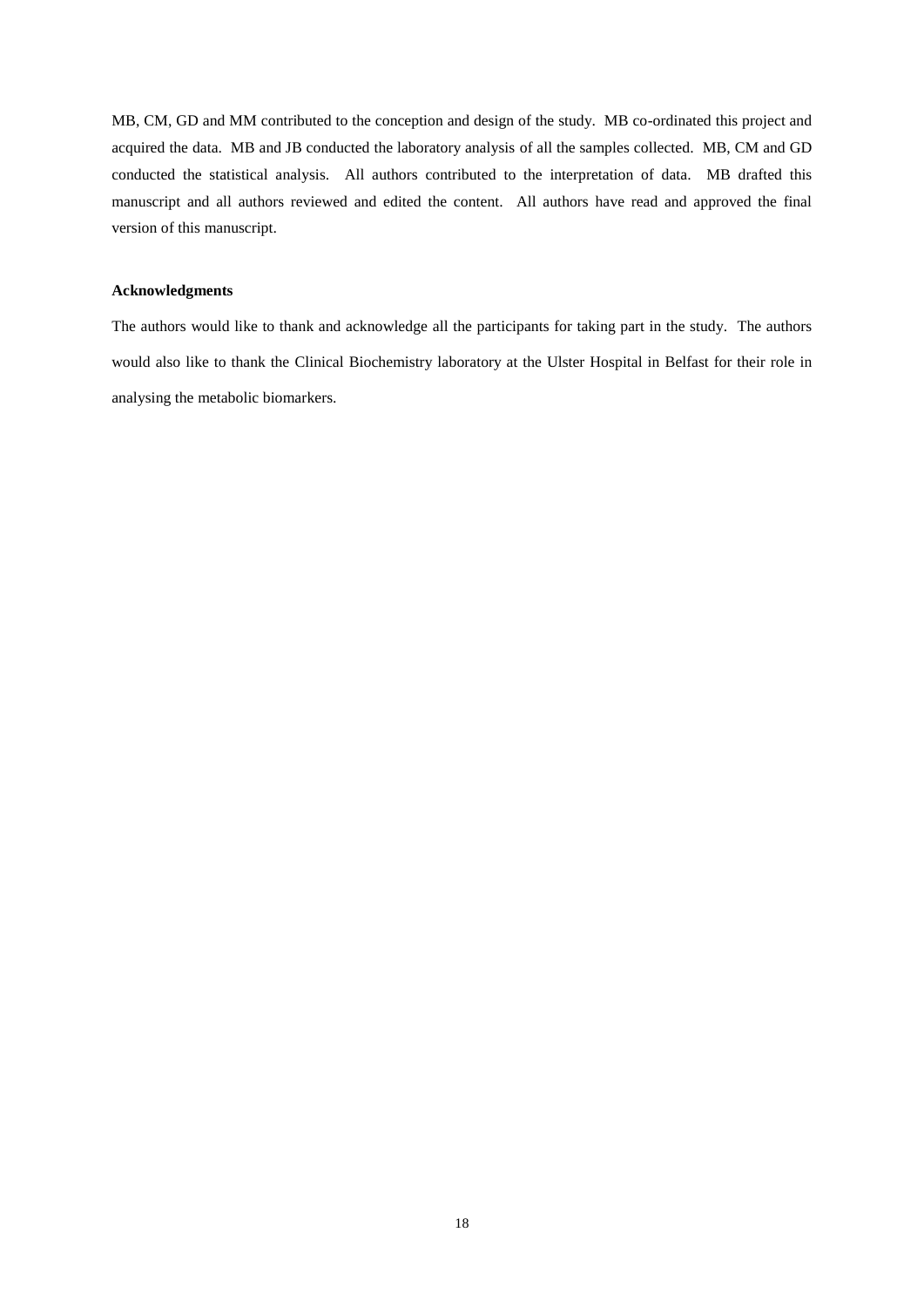## **References**

[1] O'Keefe JH, Bell DS. Postprandial hyperglycaemia/hyperlipidaemia (postprandial dysmetabolism) is a cardiovascular risk factor. Am J Cardiol. 2007;100(5):899-904.

[2] Chan DC, Pang J, Romic G, Watts GF. Postprandial hypertriglyceridemia and cardiovascular disease: current and future therapies. Current Atheroscler Reports. 2013;15(3):309.

[3] Rebolledo OR, Actis Dato SM. Postprandial hyperglycaemia and hyperlipidaemia-generated glycoxidative stress: its contribution to the pathogenesis of diabetes complications. Eur Rev Med Pharmacol Sci. 2005;9(4):191-208.

[4] Bae JH, Bassenge E, Kim KB, Kim YN, Kim, KS, Lee HJ, et al. Postprandial hypertriglyceridemia impairs endothelial function by enhanced oxidant stress. Atherosclerosis. 2001;155(2):517-523.

[5] Jackson MJ, Pye D, Palomero J. The production of reactive oxygen and nitrogen species by skeletal muscle. J Appl Physiol. 2007;102(4):1664-1670.

[6] Roberts AC, Porter KE. Cellular and molecular mechanisms of endothelial dysfunction in diabetes. Diabetes Vasc Dis Res. 2013;10(6):472-482.

[7] Szabó C, Ischiropoulos H, Radi R. Peroxynitrite: biochemistry, pathophysiology and development of therapeutics. Nat Rev - Drug Discov. 2007;6(8):662-680.

[8] McClean CM, Mc Laughlin J, Burke G, Murphy MH, Trinick T, Duly E, et al. The effect of acute aerobic exercise on pulse wave velocity and oxidative stress following postprandial hypertriglyceridemia in healthy men. Eur J Appl Physiol. 2007;100(2):225-234.

[9] Padilla J, Harris RA, Fly AD, Rink LD, Wallace JP. The effect of acute exercise on endothelial function following a high-fat meal. Eur J Appl Physiol. 2006;98(3):256-262.

[10] Davison GW. Exercise and oxidative damage in nucleoid DNA quantified using single cell gel electrophoresis: Present and future applications. Front Physiol. 2016;7:249.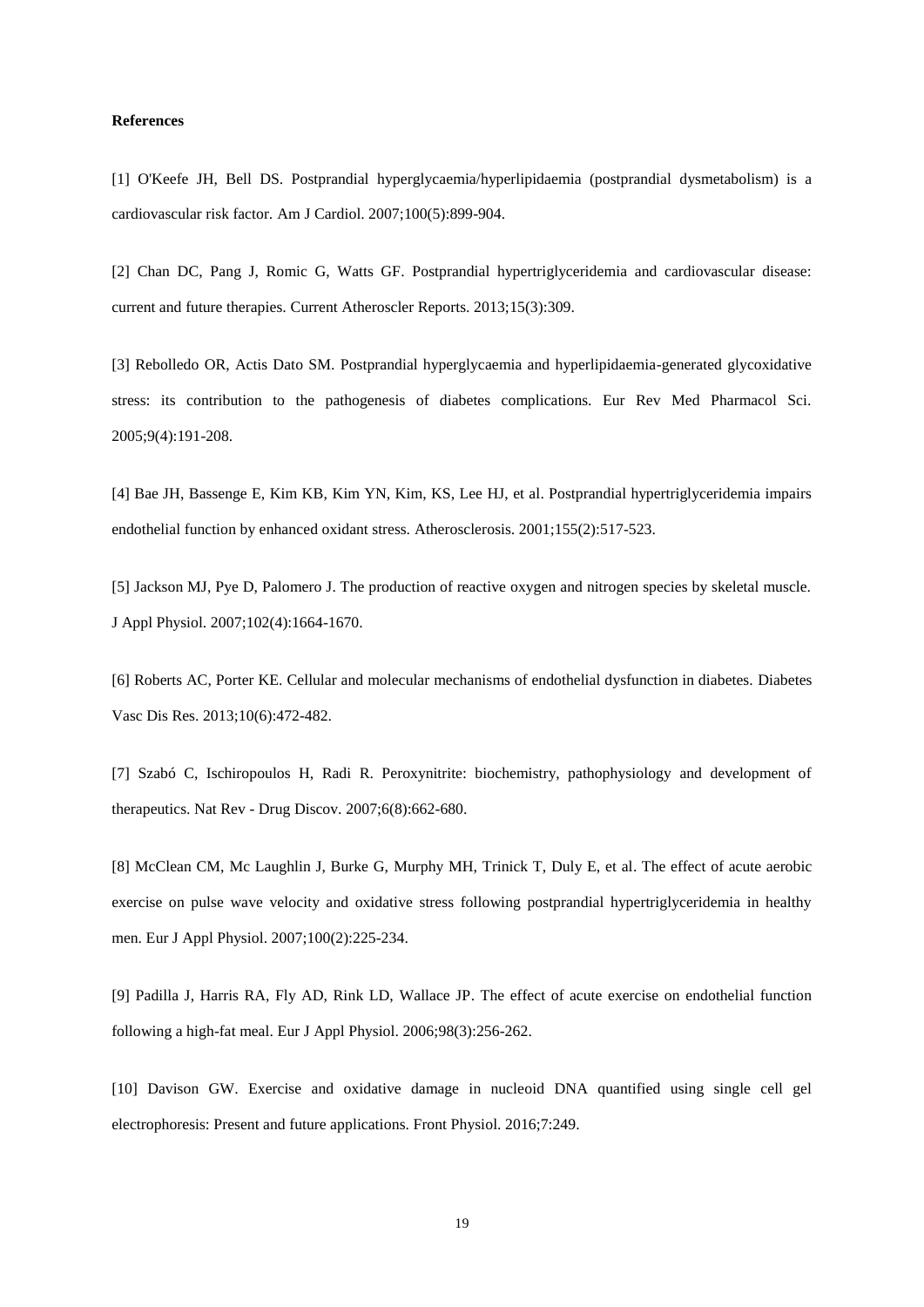[11] Mahmoudi M, Mercer J, Bennett M. DNA damage and repair in atherosclerosis. Cardiovasc Res. 2006;71(2):259-268.

[12] Cooke MS, Olinski R, Loft S, European Standards Committee on Urinary (DNA) Lesion Analysis. Measurement and meaning of oxidatively modified DNA lesions in urine. Cancer Epidemiol Biomark Prev. 2008;17(1):3-14.

[13] Fogarty MC, Hughes CM, Burke G, Brown JC, Trinick TR, Duly E, et al. Exercise-induced lipid peroxidation: Implications for deoxyribonucleic acid damage and systemic free radical generation. Environ Mol Mutagen. 2011;52(1):35-42.

[14] Nappo F, Esposito K, Cioffi M, Giugliano G, Molinari AM, Paolisso G, et al. Postprandial endothelial activation in healthy subjects and in type 2 diabetic patients: role of fat and carbohydrate meals. J Am Coll Cardiol. 2002;39(7):1145-1150.

[15] Sallam N, Laher I. Exercise Modulates Oxidative Stress and Inflammation in Aging and Cardiovascular Diseases. Oxidative Med Cell Longev. 2016; 32 pages.

[16] Norata GD, Grigore L, Raselli S, Redaelli L, Hamsten A, Maggi F, et al. Post-prandial endothelial dysfunction in hypertriglyceridemic subjects: molecular mechanisms and gene expression studies. Atherosclerosis. 2007;193(2):321-327.

[17] Fowler AJ, Richer AL, Bremner RM, Inge LJ. A high-fat diet is associated with altered adipokine production and a more aggressive esophageal adenocarcinoma phenotype in vivo. J Thorac Cardiovasc Surg. 2015;149(4):1185-1191.

[18] Yang Q, Graham TE, Mody N, Preitner F, Peroni OD, Zabolotny JM, et al. Serum retinol binding protein 4 contributes to insulin resistance in obesity and type 2 diabetes. Nature. 2005;436(7049):356-362.

[19] Gill JM, Hardman AE. Exercise and postprandial lipid metabolism: an update on potential mechanisms and interactions with high-carbohydrate diets (review). J Nut Biochem. 2003;14(3):122-132.

[20] Katsanos CS. Prescribing aerobic exercise for the regulation of postprandial lipid metabolism: current research and recommendations. Sports Med. 2006;36(7):547-560.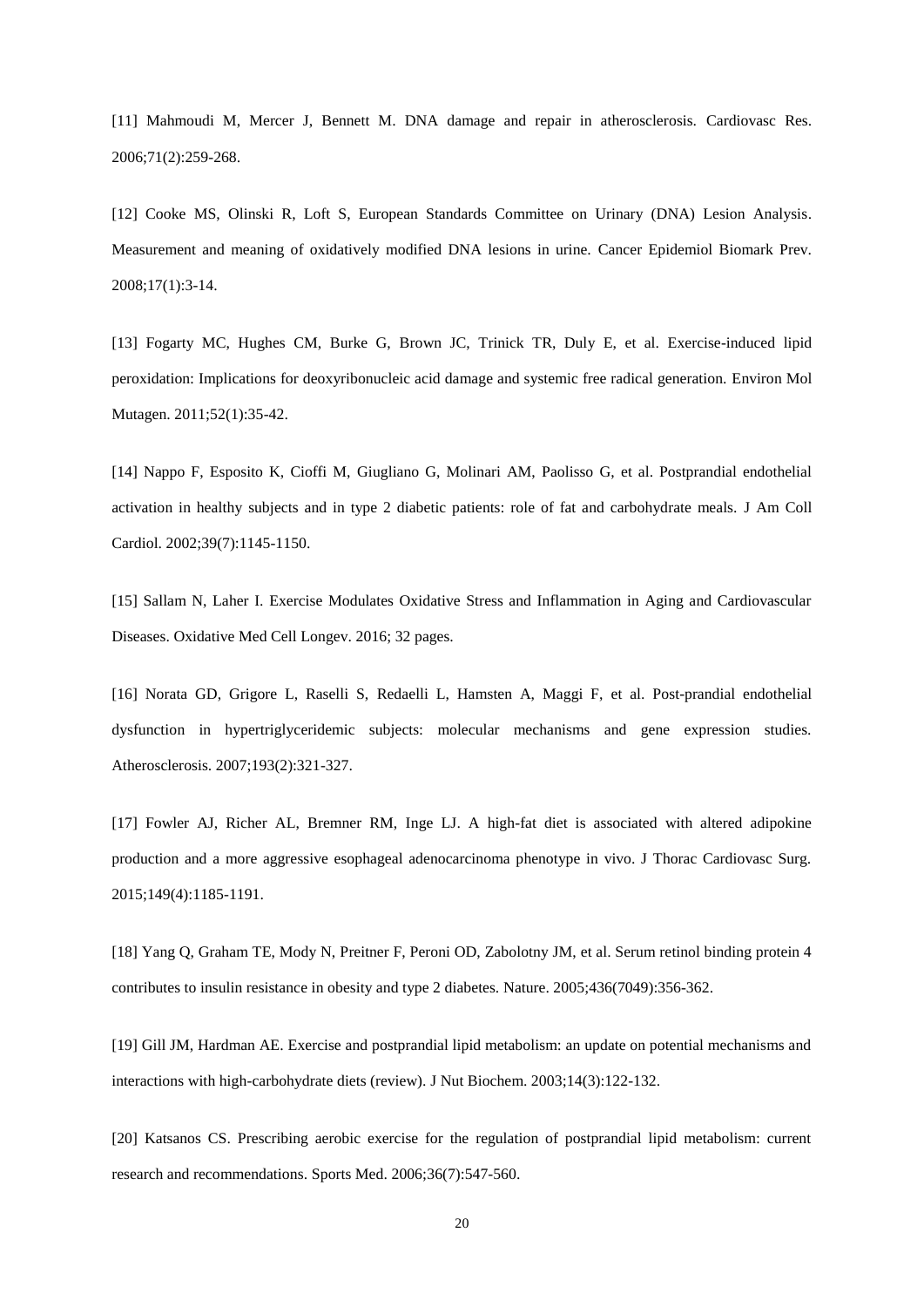[21] Peddie MC, Rehrer NJ, Perry TL. Physical activity and postprandial lipidemia: are energy expenditure and lipoprotein lipase activity the real modulators of the positive effect? Prog Lipid Res. 2012;51(1):11-22.

[22] Freese EC, Gist NH, Cureton KJ. Effect of prior exercise on postprandial lipaemia: an updated quantitative review. J Appl Physiol. 2014;116(1):67-75.

[23] Burns SF, Miyashita M, Stensel DJ. High-Intensity Interval Exercise and Postprandial Triacylglycerol. Sports Med. 2015;45(7):957-968.

[24] Altena TS, Michaelson JL, Ball SD, Thomas TR. Single sessions of intermittent and continuous exercise and postprandial lipaemia. Med Sci Sports Exerc. 2004;36(8):1364-1371.

[25] Petridou A, Gerkos N, Kolifa M, Nikolaidis MG, Simos D, Mougios V. Effect of exercise performed immediately before a meal of moderate fat content on postprandial lipaemia. Br J Nutr. 2004;91(5):683-687.

[26] MacInnis MJ, Gibala MJ. Physiological adaptations to interval training and the role of exercise intensity. J Physiol. 2017;595.9:2915-2930.

[27] Cooke MS, Evans MD, Dizdaroglu M, Lunec J. Oxidative DNA damage: mechanisms, mutation, and disease. FASEB J. 2003;17(10):1195-1214.

[28] McClean C, Harris RA, Brown M, Brown JC, Davison GW. Effects of Exercise Intensity on Post-exercise Endothelial Function and Oxidative Stress. Oxid Med Cell Longev. 2015; 8 pages.

[29] Collins AR, Oscoz AA, Brunborg G, Gaivao I, Giovannelli L, Kruszewski M, et al. The comet assay: topical issues. Mutagenesis. 2008;23(3):143-151.

[30] Sies H, Stahl W, Sevanian A. Nutritional, dietary and postprandial oxidative stress. J Nutr. 2005;135(5):969-972.

[31] Van Oostrom AJ, Sijmonsma TP, Verseyden C, Jansen EH, de Koning EJ, Rabelink TJ, et al. Postprandial recruitment of neutrophils may contribute to endothelial dysfunction. J Lipid Res. 2003;44(3):576-583.

[32] Alipour A, van Oostrom AJ, Izraeljan A, Verseyden C, Collins JM, Frayn KN, et al. Leukocyte activation by triglyceride-rich lipoproteins. Arterioscler Thromb Vasc Biol. 2008;28(4):792-797.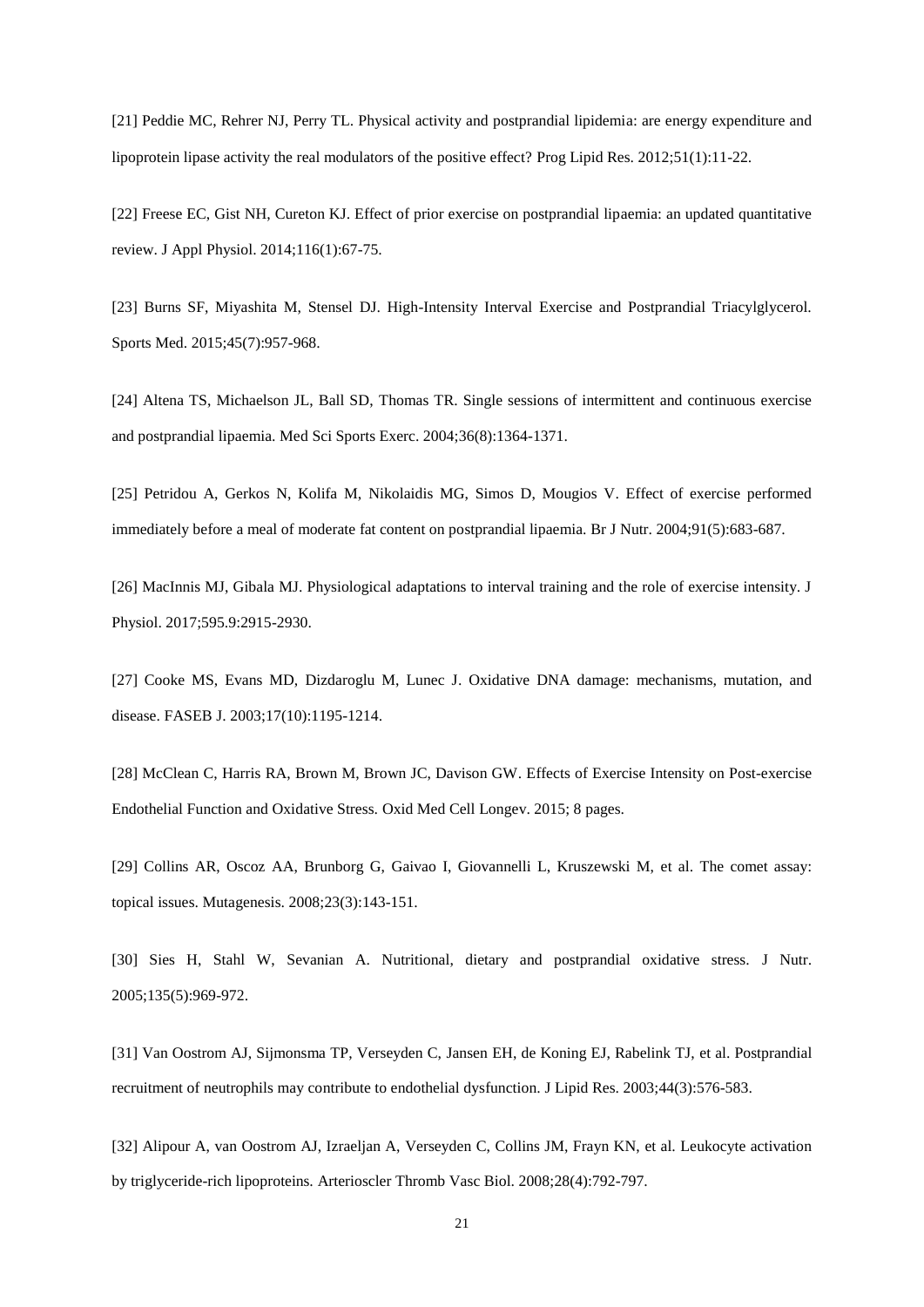[33] Bedard K, Krause KH. The NOX family of ROS-generating NADPH oxidases: physiology and pathophysiology. Physiol Rev. 2007;87(1):245-313.

[34] Klop B, Proctor SD, Mamo JC, Botham KM, Castro Cabezas M. Understanding postprandial inflammation and its relationship to lifestyle behaviour and metabolic diseases. Int J Vasc Med. 2012; 11 pages.

[35] Dizdaroglu M, Jaruga P. Mechanisms of free radical-induced damage to DNA. Free Radic Res. 2012;46(4):382-419.

[36] Jenkins NT, Landers RQ, Thakkar SR, Fan X, Brown MD, Prior SJ, et al. Prior endurance exercise prevents postprandial lipaemia-induced increases in reactive oxygen species in circulating CD31+ cells. J Physiol. 2011;589(22):5539-5553.

[37] Radak Z, Ishihara K, Tekus E, Varga C, Posa A, Balogh L, et al. Exercise, oxidants, and antioxidants change the shape of the bell-shaped hormesis curve. Redox Biol. 2017;12:285-290.

[38] Imlay JA. Cellular defences against superoxide and hydrogen peroxide. Annu Rev Biochem. 2008;77:755- 776.

[39] David SS, O'Shea VL, Kundu S. Base-excision repair of oxidative DNA damage. Nature. 2007;447(7147):941-950.

[40] Azqueta A, Slyskova J, Langie SA, Gaivao IO, Collins A. Comet assay to measure DNA repair: approach and applications. Front Genet. 2014;5: 8 pages.

[41] Clegg M, McClean C, Davison G, Murphy MH, Trinick T, Duly E, et al. Exercise and postprandial lipaemia: effects on peripheral vascular function, oxidative stress and gastrointestinal transit. Lipids Health Dis. 2007;6:30.

[42] Ayala A, Munoz MF, Arguelles S. Lipid peroxidation: production, metabolism, and signalling mechanisms of malondialdehyde and 4-hydroxy-2-nonenal. Oxidative Med Cell Longev. 2014; 31 pages.

[43] Spickett CM, Wiswedel I, Siems W, Zarkovic K, Zarkovic N. Advances in methods for the determination of biologically relevant lipid peroxidation products. Free Radic Res. 2010;44(10):1172-1202.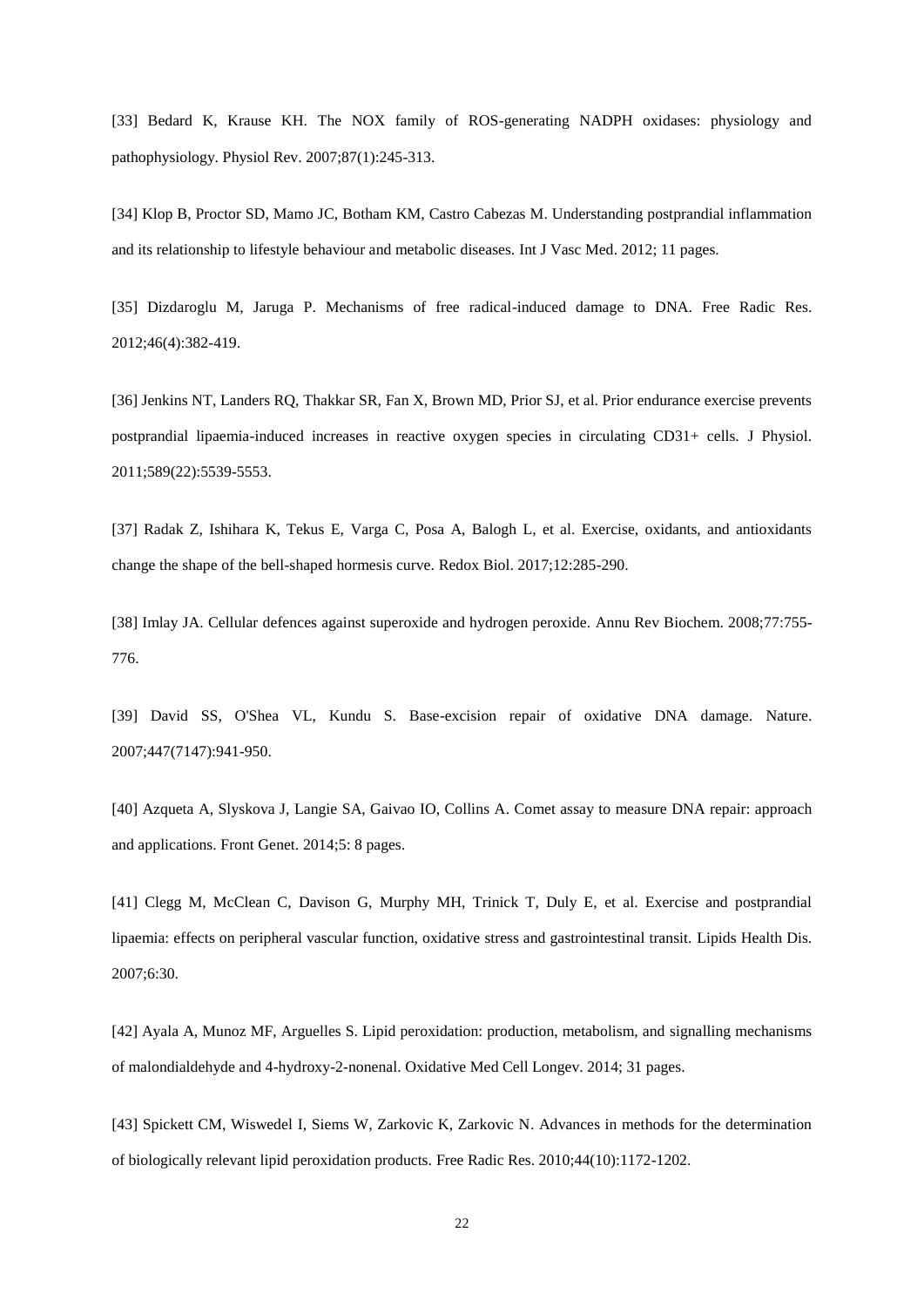[44] Young IS, Woodside JV. Antioxidants in health and disease. J Clin Pathol. 2001;54(3):176-186.

[45] Fogarty MC, Hughes CM, Burke G, Brown JC, Davison GW. Acute and chronic watercress supplementation attenuates exercise-induced peripheral mononuclear cell DNA damage and lipid peroxidation. Br J Nutr. 2013;109:293-301.

[46] Herieka M, Erridge C. High-fat meal induced postprandial inflammation. Mol Nutr Food Res. 2014;58(1):136-146.

[47] Brandauer J, Landers-Ramos RQ, Jenkins NT, Spangenburg EE, Hagberg JM, Prior SJ. Effects of prior acute exercise on circulating cytokine concentration responses to a high-fat meal. Physiol Reports. 2013;1(3).

[48] Teeman CS, Kurti SP, Cull BJ, Emerson SR, Haub MD, Rosenkranz SK. The effect of moderate intensity exercise in the postprandial period on the inflammatory response to a high-fat meal: an experimental study. Nutr J. 2016;15:24.

[49] Fuller KNZ, Summers CM, Valentine RJ. Effect of a single bout of aerobic exercise on high-fat mealinduced inflammation. Metab Clin Exp. 2017;71:144-152.

[50] Zabetian-Targhi F, Mahmoudi MJ, Rezaei N, Mahmoudi M. Retinol binding protein 4 in relation to diet, inflammation, immunity, and cardiovascular diseases. Adv Nutr. 2015;6(6):748-762.

[51] Canale RE, Farney TM, McCarthy CG, Bloomer RJ. Influence of acute exercise of varying intensity and duration on postprandial oxidative stress. Eur J Appl Physiol. 2014;114:1913-1924.

[52] Katsanos CS, Grandjean PW, Moffatt RJ. Effects of low and moderate exercise intensity on postprandial lipaemia and postheparin plasma lipoprotein lipase activity in physically active men. J Appl Physiol. 2004;96(1):181-188.

[53] Kashiwabara K, Kidokoro T, Yanaoka T, Burns SF, Stensel DJ, Miyashita M. Different patterns of walking and postprandial triglycerides in older women. Med Sci Sports Exerc. 2018;50(1):79-87.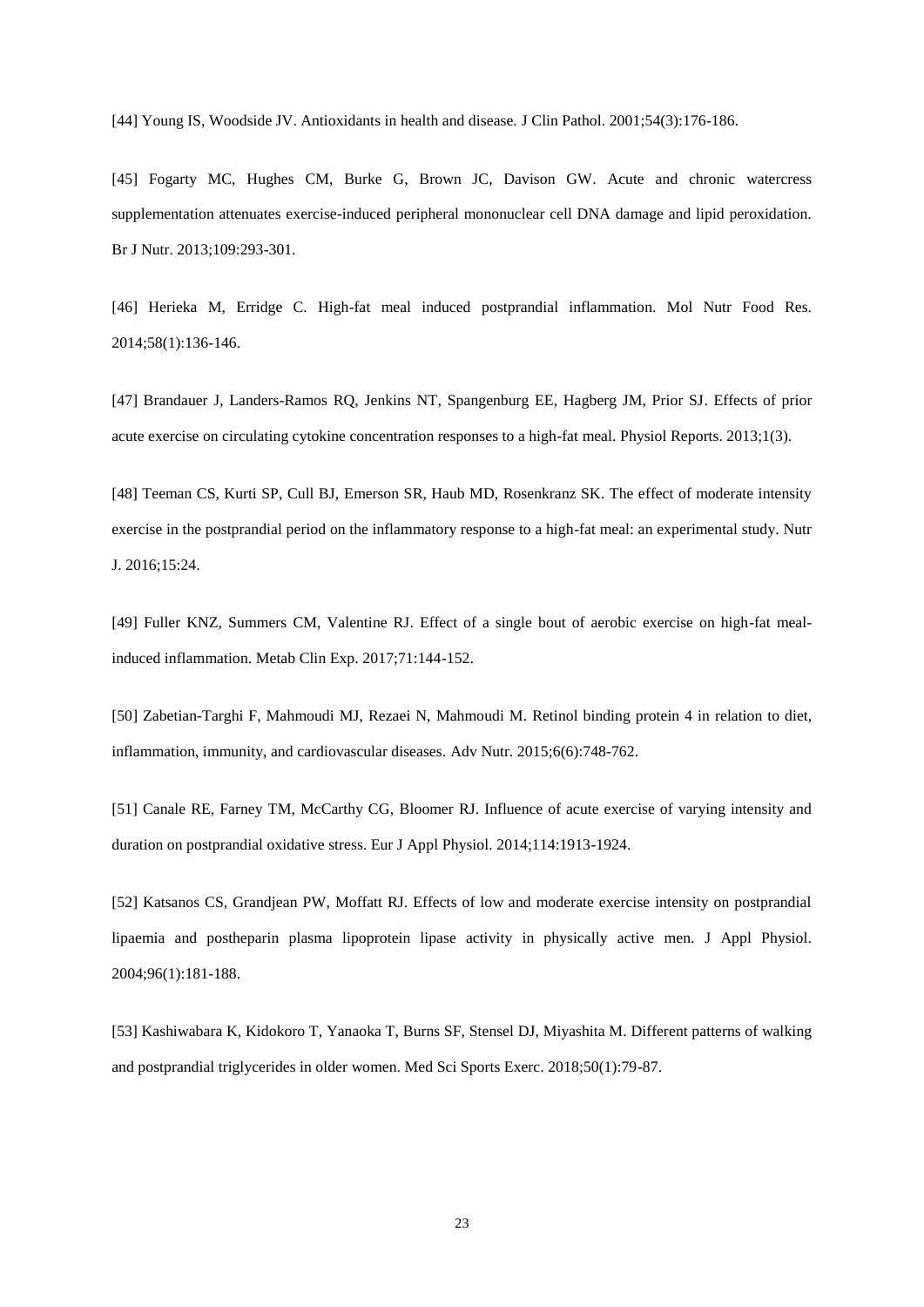[54] Ghafouri K, Cooney J, Bedford DK, Wilson J, Caslake MJ, Gill JM. Moderate Exercise Increases Affinity of Large Very Low-Density Lipoproteins for Hydrolysis by Lipoprotein Lipase. J Clin Endocrinol Metab. 2015;100(6):2205-2213.

[55] Tsekouras YE, Magkos F, Kellas Y, Basioukas KN, Kavouras SA, Sidossis LS. High-intensity interval aerobic training reduces hepatic very low-density lipoprotein-triglyceride secretion rate in men. Am J Physiol - Endocrinol Metab. 2008;295(4):E851–858.

[56] Gabriel B, Ratkevicius A, Gray P, Frenneaux MP, Gray SR. High-intensity exercise attenuates postprandial lipaemia and markers of oxidative stress. Clin Sci. 2012;123(5):313-321.

[57] Yang TJ, Wu CL, Chiu CH. High-intensity intermittent exercise increases fat oxidation rate and reduces postprandial triglyceride concentrations. Nutrition. 2018;10:492.

[58] Lee CL, Kuo YH, Cheng CF. Acute high-intensity interval cycling improves postprandial lipid metabolism. Med Sci Sports Exerc. 2018;50(8):1687-1696.

[59] Tucker WJ, Sawyer BJ, Jarrett CL, Bhammar DM, Ryder JR, Angadi SS, et al. High-intensity interval exercise attenuates but does not eliminate endothelial dysfunction after a fast food meal. Am J Physiol Heart Circ Physiol. 2018;314(2):H188-H194.

[60] Lopes Krüger R, Costa Teixeira B, Boufleur Farinha J, Cauduro Oliveira Macedo R, Pinto Boeno F, Rech A, et al. Effect of exercise intensity on postprandial lipaemia, markers of oxidative stress, and endothelial function after a high-fat meal. Appl Physiol Nutr Metab. 2016;41(12):1278-1284.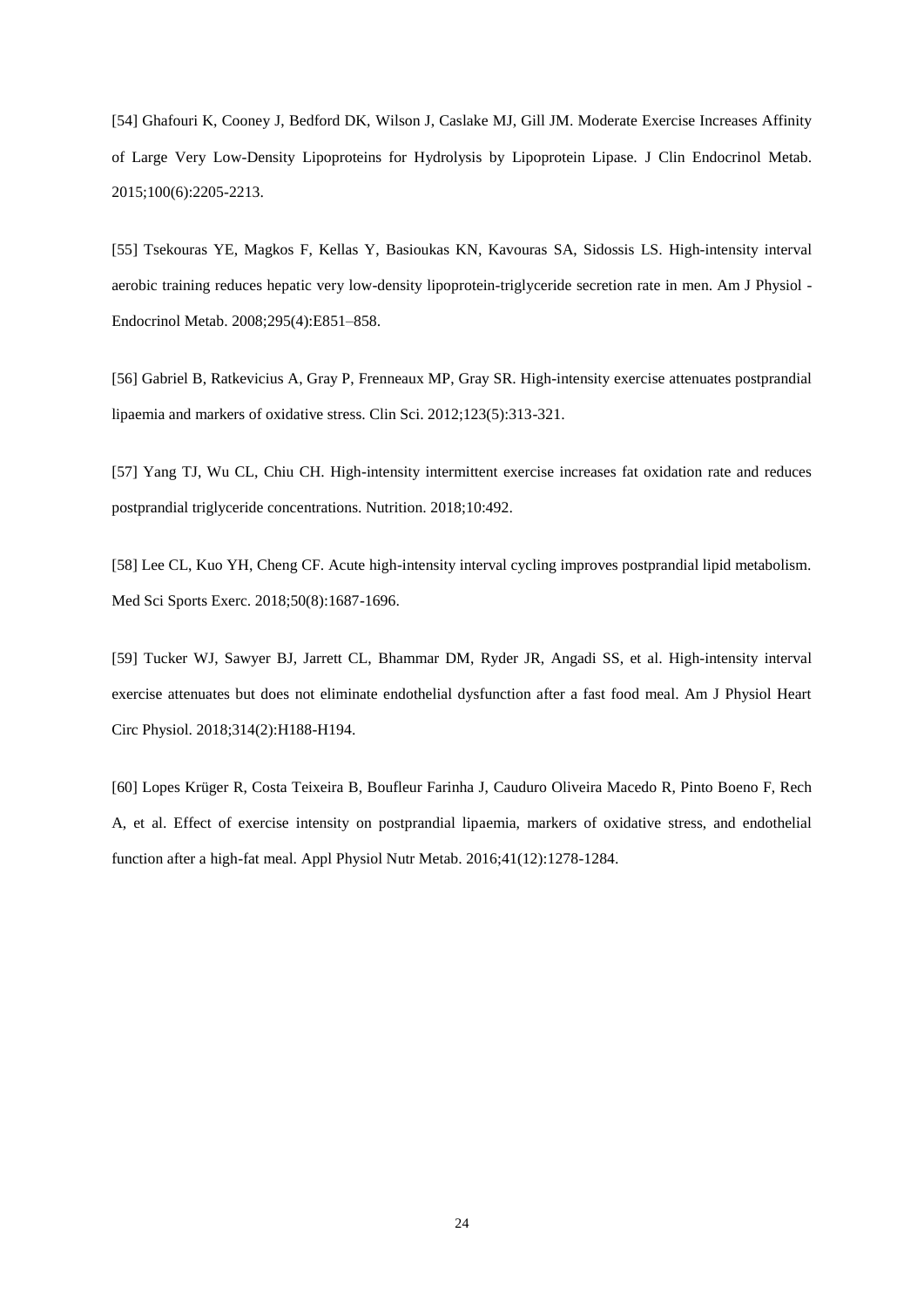**Figure 1** DNA damage over time following a high fat meal and preceding exercise (mean ± SD; *n* 12). Main effect for time at 2 h and 4 h post-meal versus baseline  $(\gamma)$  and post  $(\delta)$  (p < 0.05; pooled exercise and control group data).

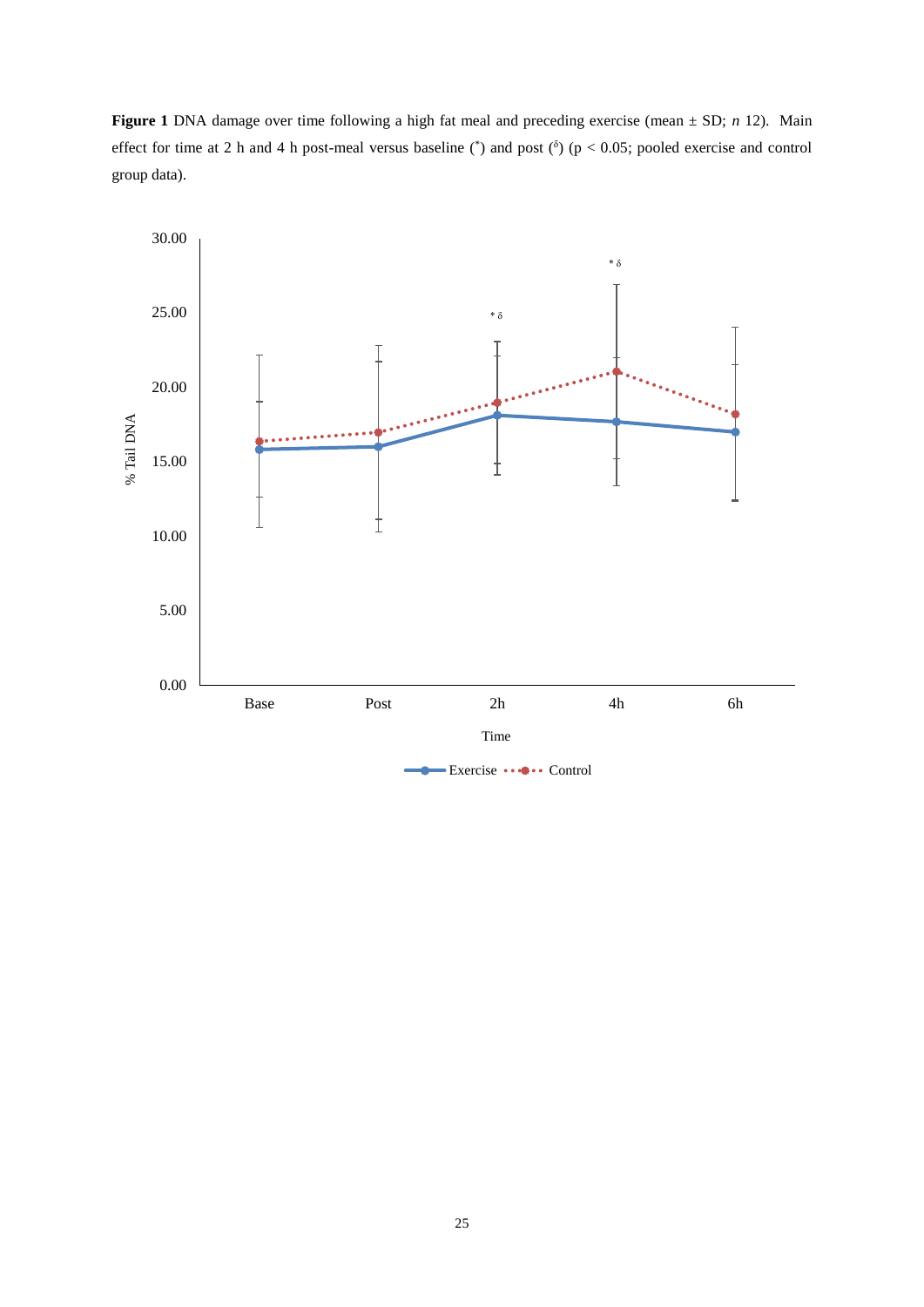**Figure 2** Representative image for the Comet assay (obtained from a control group DNA slide at 2 h post-meal; mean % tail intensity  $= 24.09$ ).

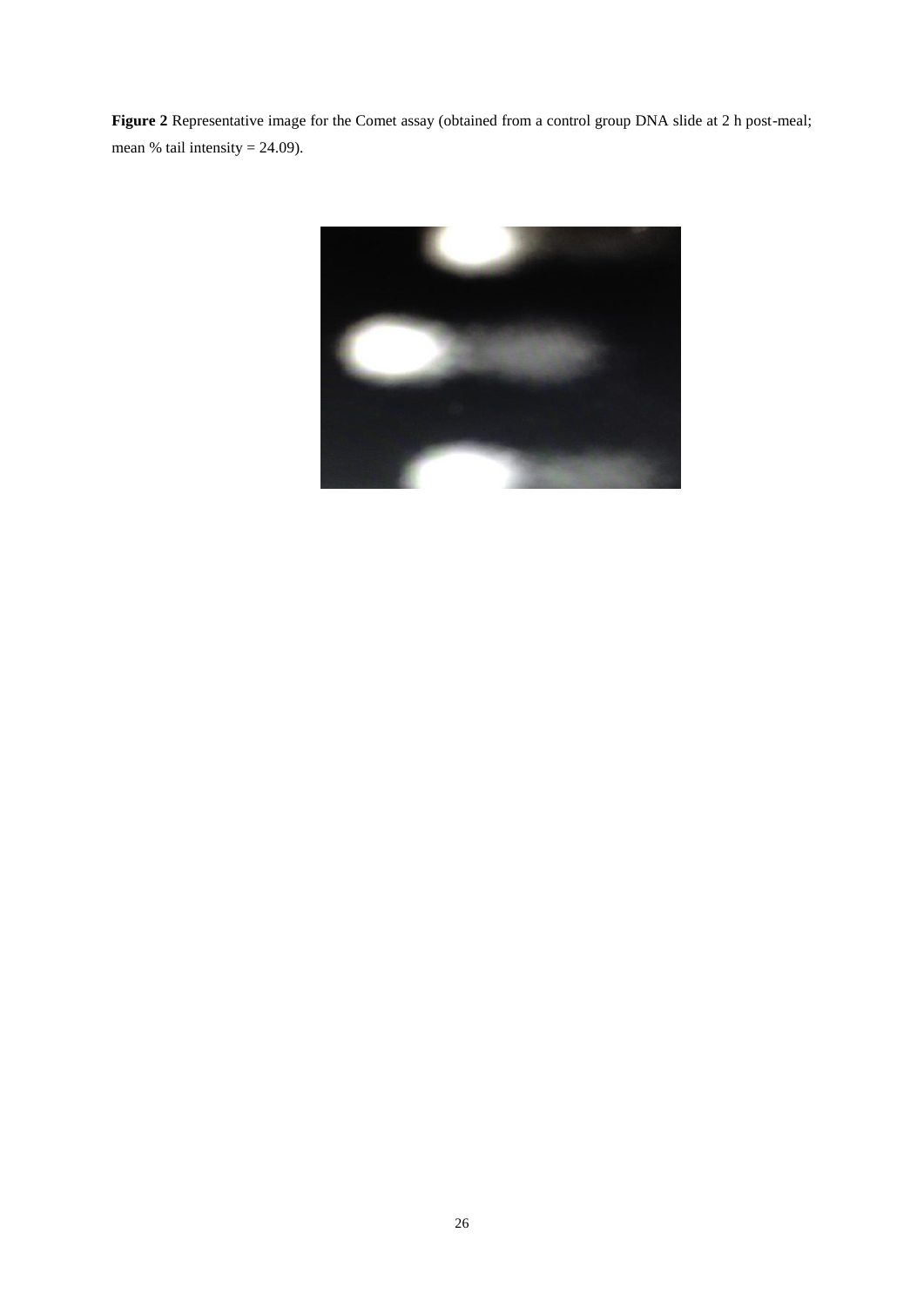**Figure 3** Effects of exercise followed by a high fat meal on lipid hydroperoxides (LOOH) over time (mean ± SD; *n* 12). Main effect for time at 2 h, 4 h and 6 h post-meal compared to baseline  $^*$  and post  $(^{\delta})$  (p < 0.05; pooled exercise and control group data).

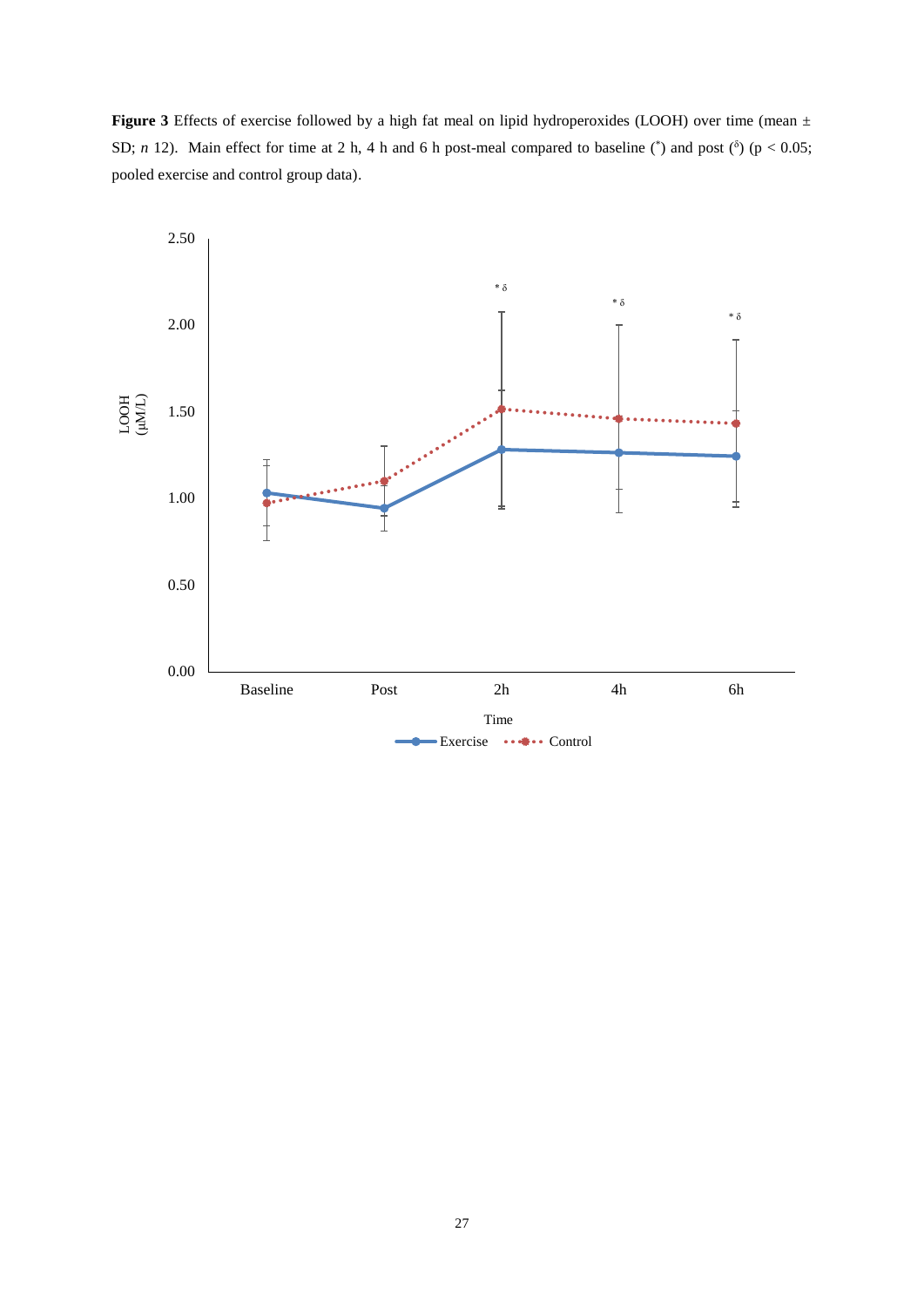|                    | <b>Trial</b> | <b>Baseline</b>   | Post              | 2h Post-HFM          | 4h Post-HFM        | 6h Post-HFM      |
|--------------------|--------------|-------------------|-------------------|----------------------|--------------------|------------------|
| % Head DNA         | Exercise     | $81.61 \pm 12.9$  | $82.15 \pm 10$    | $78.48 \pm 14$       | $82.26 + 8.3$      | $79.60 \pm 12.5$ |
|                    | Control      | $82.67 \pm 10.65$ | $80.20 \pm 10.98$ | $80.83 \pm 5.29$     | $79.17 \pm 6.78$   | $83.65 \pm 6.09$ |
| <b>Tail length</b> | Exercise     | $345+110$         | $340+132$         | $386+141$            | $350+108$          | $369+119$        |
|                    | Control      | $361 \pm 118$     | $387+119$         | $397+109$            | $397+135$          | $341\pm80$       |
| <b>Tail moment</b> | Exercise     | $22.14 \pm 6$     | $20.92 \pm 6.92$  | $26.77 + 8.09^{*}$   | $26.69 + 8.47**$   | $25.66 \pm 8.78$ |
|                    | Control      | $22.76 + 8.62$    | $25.71 + 8.79$    | $28.87 \pm 7.18^{*}$ | $29.34 + 8.83^{*}$ | $23.70 + 8.79$   |

Table 1 Effects of exercise and the high fat test meal on additional comet assay parameters over time (mean  $\pm$ SD, *n* 12).

Main effect for time for tail moment at 2 h and 4 h versus baseline  $(\ast)$  and post  $(\ast)$  (p<0.05; pooled exercise and control data).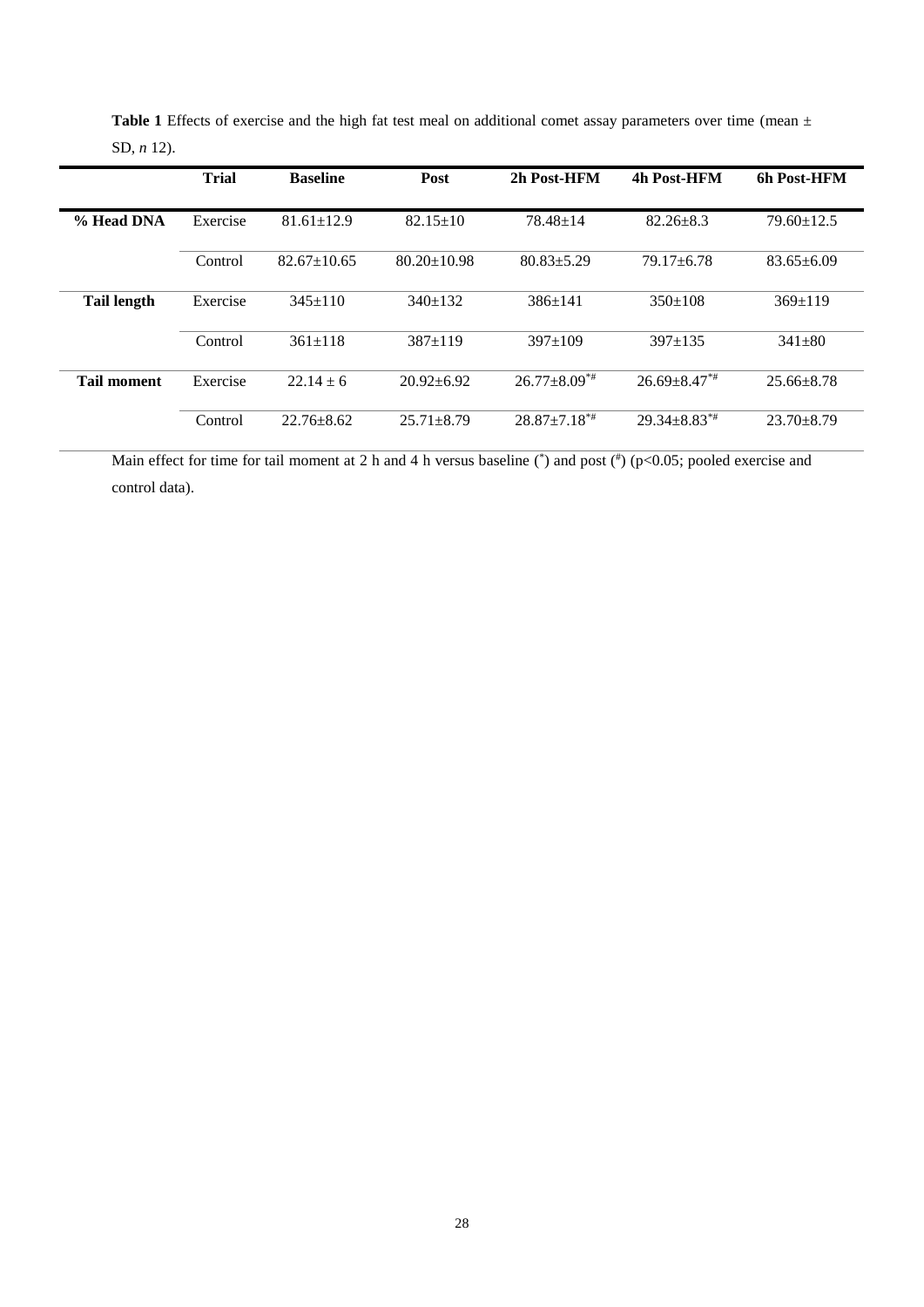|                   | <b>Trial</b> | <b>Baseline</b>  | Post               | 2h Post-HFM                          | 4h Post-HFM           | 6h Post-HFM           |
|-------------------|--------------|------------------|--------------------|--------------------------------------|-----------------------|-----------------------|
| Asc <sup>*</sup>  | Exercise     | $-836 \pm 192$   | $-866 \pm 226$     | $-868+237$                           | $-819 \pm 210$        | $-778 \pm 219^{*8}$   |
| AU                | Control      | $-838+170$       | $-837 \pm 169$     | $-832 \pm 147$                       | $-803 \pm 116$        | $-779 \pm 130^{*8}$   |
| γ-tocopherol      | Exercise     | $0.94 \pm 0.38$  | $0.91 \pm 0.37$    | $1.00 \pm 0.42^{*8}$                 | $1.13 \pm 0.42^{*8}$  | $1.33 \pm 0.53^{*8}$  |
| $(\mu M/L)$       | Control      | $0.92 \pm 0.38$  | $0.92 \pm 0.40$    | $1.00 \pm 0.40^{\overline{*}\delta}$ | $1.19 \pm 0.43^{*8}$  | $1.40 \pm 0.54^{*8}$  |
| a-tocopherol      | Exercise     | $19.08 \pm 3.62$ | $19.80 \pm 3.59$ * | $19.86 \pm 3.64$ *                   | $20.21 \pm 3.38^{*8}$ | $20.85 \pm 3.90^{*8}$ |
| $(\mu M/L)$       | Control      | $18.14 \pm 2.78$ | $19.25 \pm 3.57$ * | $19.28 \pm 3.50^*$                   | $20.72 \pm 4.28^{*8}$ | $21.37 \pm 4.30^{*8}$ |
| <b>Retinol</b>    | Exercise     | $1.52 \pm 0.42$  | $1.84 \pm 0.57$    | $1.72 \pm 0.70$                      | $1.62 \pm 0.43$       | $1.78 \pm 0.76$       |
| $(\mu M/L)$       | Control      | $1.63 \pm 0.49$  | $1.80 \pm 0.45$    | $1.71 \pm 0.50$                      | $1.89 \pm 0.78$       | $1.86 \pm 0.50$       |
| Lycopene          | Exercise     | $0.67 + 0.37$    | $0.68 \pm 0.37$    | $0.61 \pm 0.24$                      | $0.66 \pm 0.36$       | $0.60 \pm 0.29$       |
| $(\mu M/L)$       | Control      | $0.59 \pm 0.20$  | $0.63 \pm 0.23$    | $0.57 \pm 0.12$                      | $0.60 \pm 0.20$       | $0.55 \pm 0.12$       |
| a-carotene        | Exercise     | $0.03 \pm 0.01$  | $0.04 \pm 0.01$    | $0.03 \pm 0.02$                      | $0.03 \pm 0.02$       | $0.03 \pm 0.01$       |
| $(\mu M/L)$       | Control      | $0.04 \pm 0.02$  | $0.04 \pm 0.02$    | $0.03 \pm 0.02$                      | $0.04 \pm 0.02$       | $0.04 \pm 0.02$       |
| $\beta$ -carotene | Exercise     | $0.21 \pm 0.06$  | $0.23 \pm 0.07$    | $0.23 \pm 0.07$                      | $0.22 \pm 0.07$       | $0.22 \pm 0.06$       |
| $(\mu M/L)$       | Control      | $0.24 \pm 0.08$  | $0.25 \pm 0.10$    | $0.23 \pm 0.10$                      | $0.24 \pm 0.11$       | $0.24 \pm 0.12$       |

**Table 2** Effects of exercise and high fat meal (HFM) on ascorbyl radical generation and lipid soluble antioxidants over time (mean  $\pm$  SD, *n* 12).

\* Main effect for time compared to baseline ( $p$ <0.05; pooled exercise and control group data).  $\delta$  Main effect for time versus post (p<0.05; pooled exercise and control data). *Asc*<sup>*•*</sup>, Ascorbyl radical.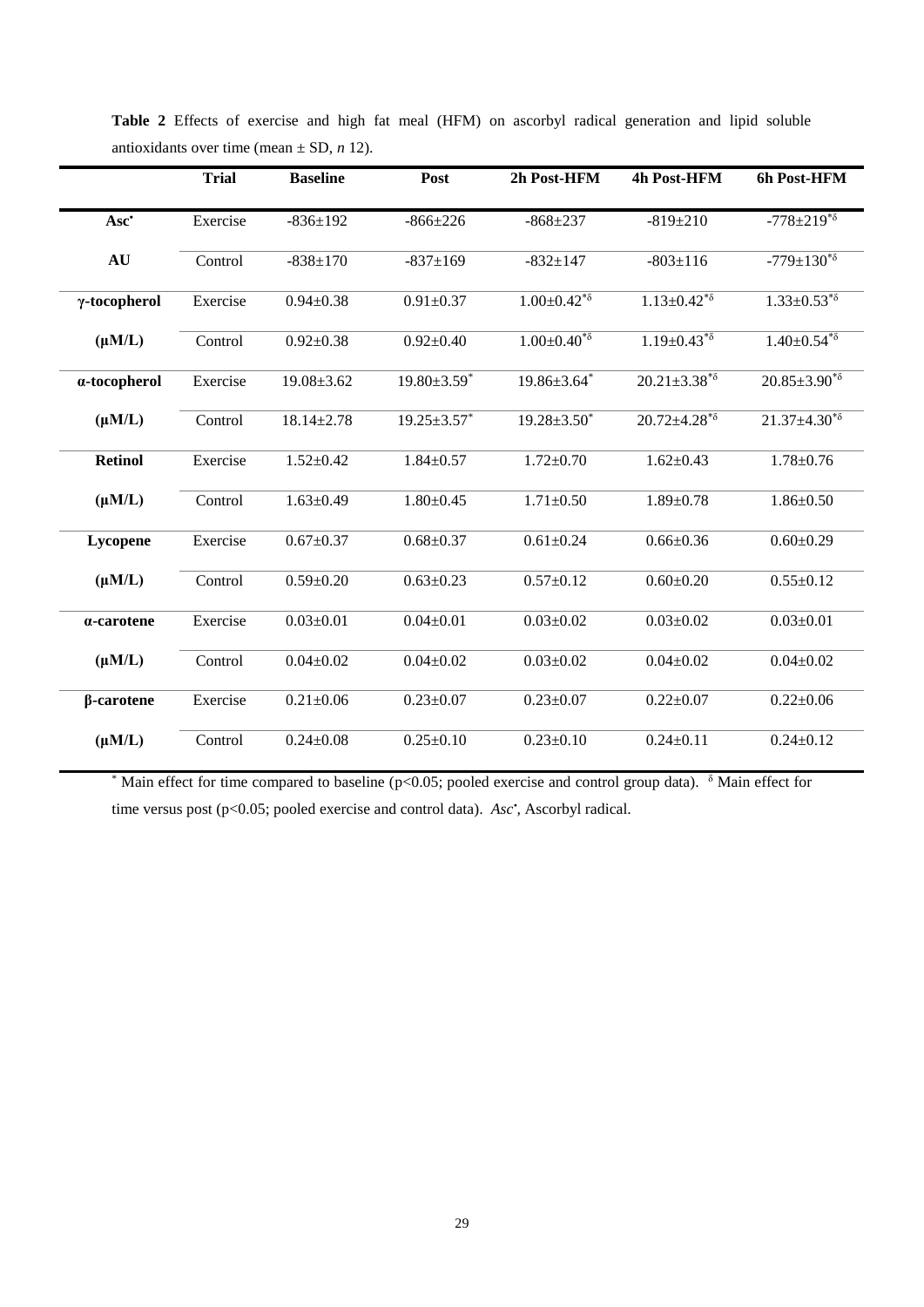|                | <b>Trial</b> | <b>Baseline</b> | Post                       | 2h Post-HFM          | 4h Post-HFM                  | 6h Post-HFM                  |
|----------------|--------------|-----------------|----------------------------|----------------------|------------------------------|------------------------------|
|                |              |                 |                            |                      |                              |                              |
| <b>TG</b>      | Exercise     | $1.13 \pm 0.62$ | $1.06 \pm 0.51$            | $1.69 \pm 0.83^{*8}$ | $1.70 \pm 0.80^{*8}$         | $1.47 \pm 0.87^{*8}$         |
|                |              |                 |                            |                      |                              |                              |
| (mmol/L)       | Control      | $1.13 \pm 0.67$ | $1.16 \pm 0.74$            | $2.06 \pm 1.17^{*8}$ | $1.99 + 1.39^{*8}$           | $1.76 \pm 1.27^{*8}$         |
|                |              |                 |                            |                      |                              |                              |
| <b>Glucose</b> | Exercise     | $4.82+0.44$     | $4.83 + 0.37^*$            | $4.33+0.30^*$        | $4.65+0.23^*$                | $4.62 \pm 0.16^*$            |
|                |              |                 |                            |                      |                              |                              |
| (mmol/L)       | Control      | $4.96 \pm 0.41$ | $4.68 + 0.51$ <sup>*</sup> | $4.32+0.61^*$        | $4.59 \pm 0.31$ <sup>*</sup> | $4.67 \pm 0.23$ <sup>*</sup> |
|                |              |                 |                            |                      |                              |                              |
| <b>TChol</b>   | Exercise     | $4.30 \pm 0.73$ | $4.26 \pm 0.74$            | $4.37 \pm 0.77$      | $4.39 + 0.66$                | $4.38 + 0.71$                |
|                |              |                 |                            |                      |                              |                              |
| (mmol/L)       | Control      | $4.12 \pm 0.68$ | $4.21 \pm 0.61$            | $4.31 + 0.82$        | $4.29 + 0.74$                | $4.42 \pm 0.71^*$            |
|                |              |                 |                            |                      |                              |                              |

**Table 3** Transient effect of exercise and a high fat meal (HFM) on metabolic markers over time (mean ± SD; *n*  12).

\* Main effect for time versus baseline (p<0.05; pooled exercise and control group data).  $\delta$  Main effect for time versus post ( $p < 0.05$ ; pooled exercise and control data). <sup>¥</sup>  $p < 0.05$  *time x group interaction* versus baseline. *TG*, triglycerides; *TChol,* total cholesterol.